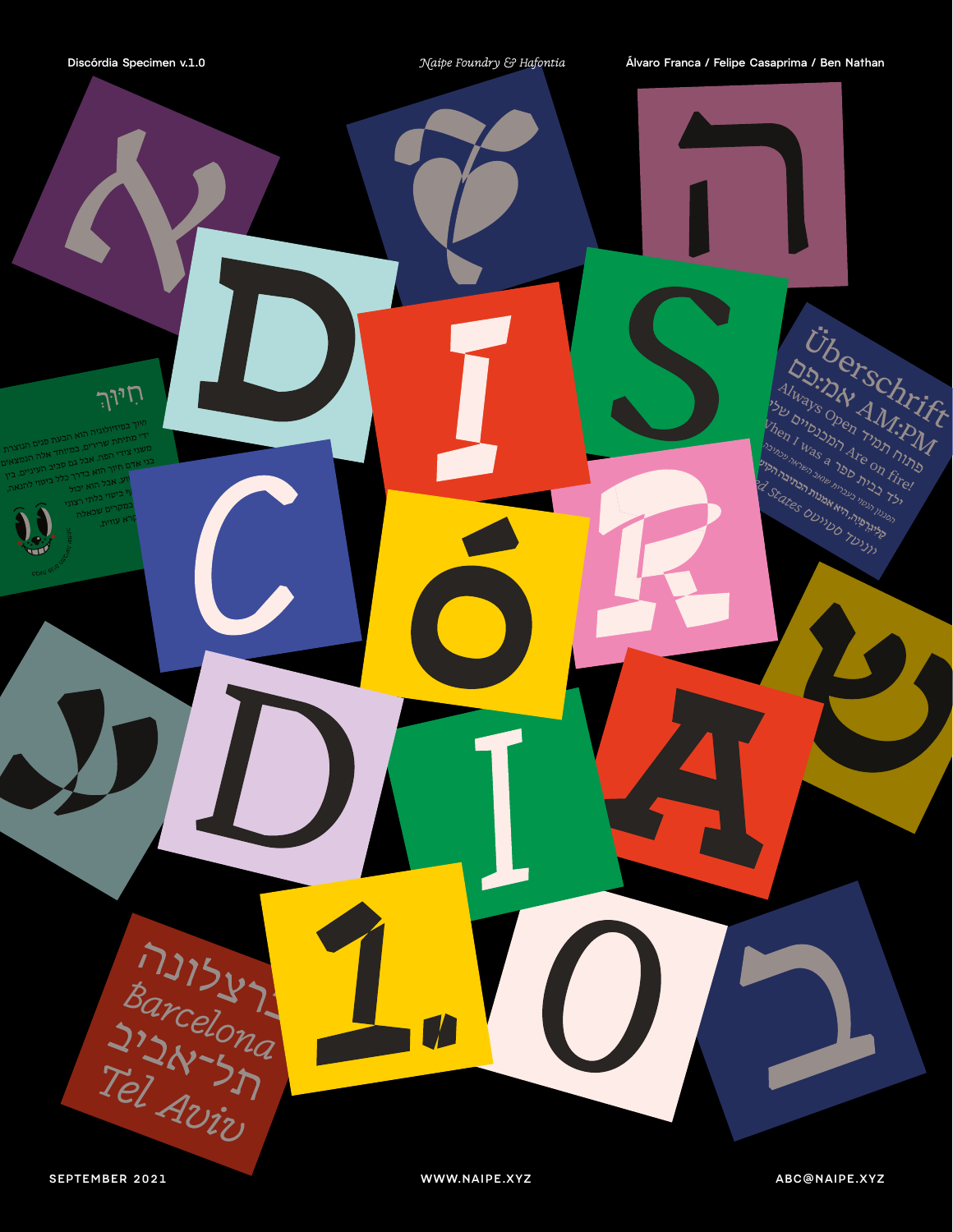# *Discórdia Italic* Discórdia Regular *Discórdia Bold Italic* **Discórdia Bold** *דיסקורדיה רגילה* דיסקורדיה רגילה *דיסקורדיה נועזת נטויה* **דיסקורדיה נועזת**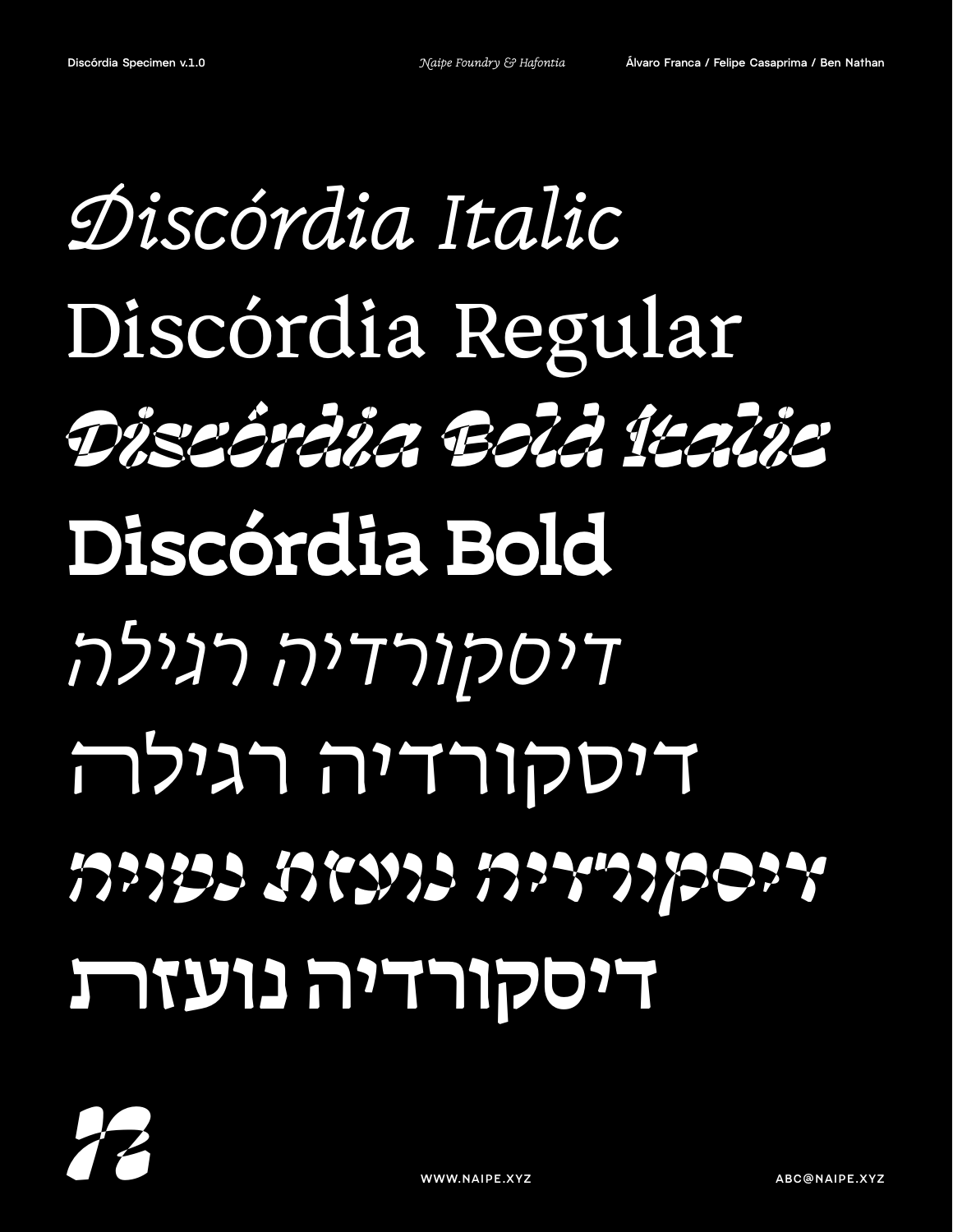*The New York Times Magazine*

|                    | טיסות יוצאות            |        |
|--------------------|-------------------------|--------|
| זמן                | מיקום                   | טיסה   |
| 20 20              | לונדון                  | AV 237 |
| 20 45              | הלנסקי                  | BD 327 |
| 20 55              | מוסקבה                  | SQ 214 |
| $\overline{21}$ 25 | פאריז                   | SG 394 |
| 21 30              | מילאן                   | HR 543 |
| 21 40              | ברצלונה                 | TY 339 |
| 21 55              | לוס אנג׳לס              | AS 742 |
| 22 05              | ברלין                   | DN 923 |
|                    | Arrivals א טיסות נכנסות |        |

7 טיסות יוצאות Departures



## **Elena Ferrante**

Interviewed by Sandra Ferri in *Art of Fiction № 228* **The Paris Review** issue 212 Spring 2015

"The more pressing questions are: *what is the word, what is the rhythm of the sentence, what is the suitable tone for the things I know?* These may seem like questions of form, of style, but **I am convinced that without the right words, nothing alive and true emerges."**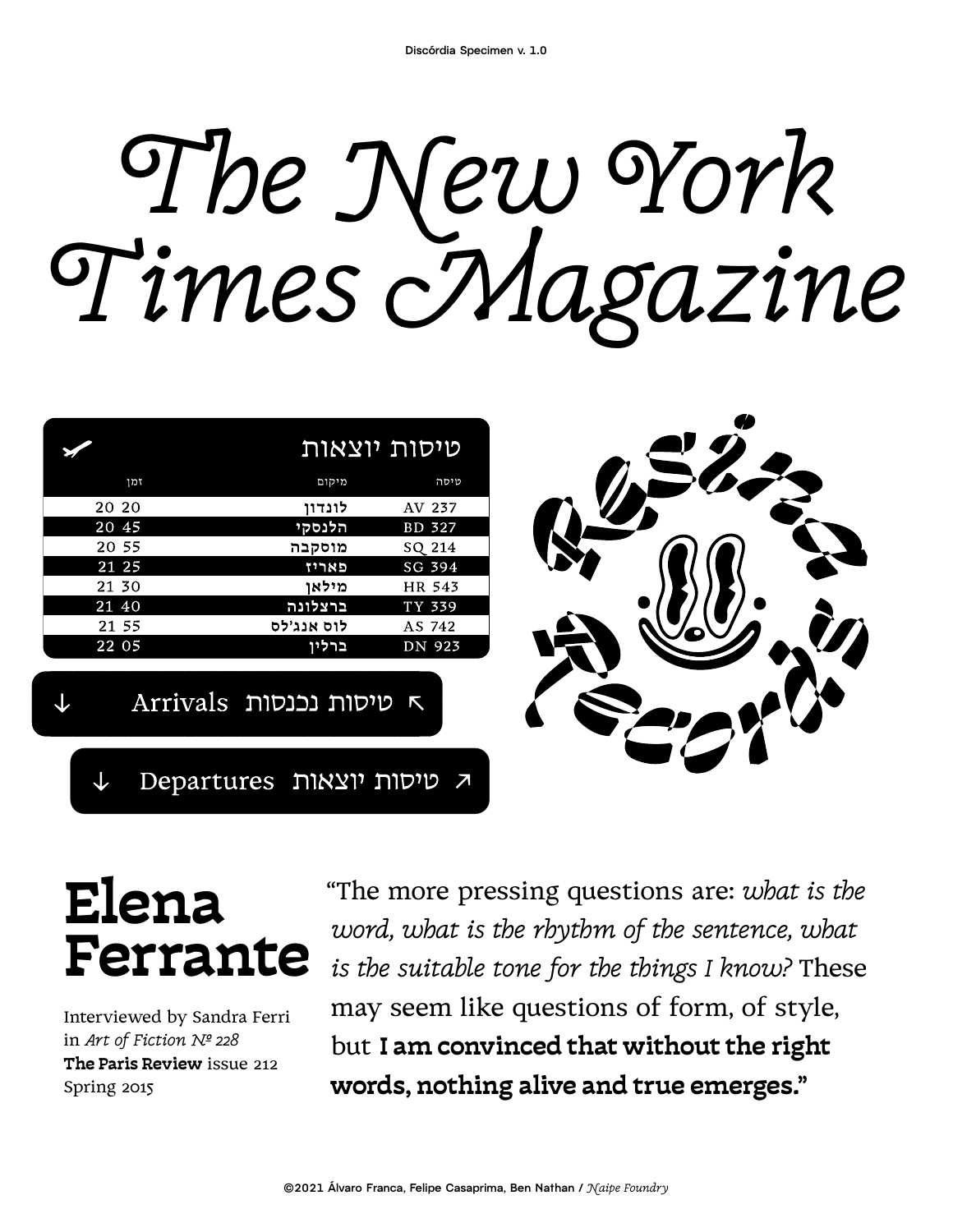*Naipe Foundry* and *Hafontia* present "*Discórdia*" or



The new motion picture from Academy Award® winners **Álvaro Franca and Felipe Casaprima** writer/directors of *Pacaembu*



[©2021 Álvaro Franca, Felipe Casaprima, Ben Nathan /](http://naipe.xyz) *Naipe Foundry* production designer **Linus Lohoff** executive producer **Mário Franca Naipe Foundry** presents in association with **Hafontia** and **FutureFonts** *"Discórdia"* starring **Felipe Casaprima Ben Nathan Álvaro Franca** music by **Xibeca Caliente**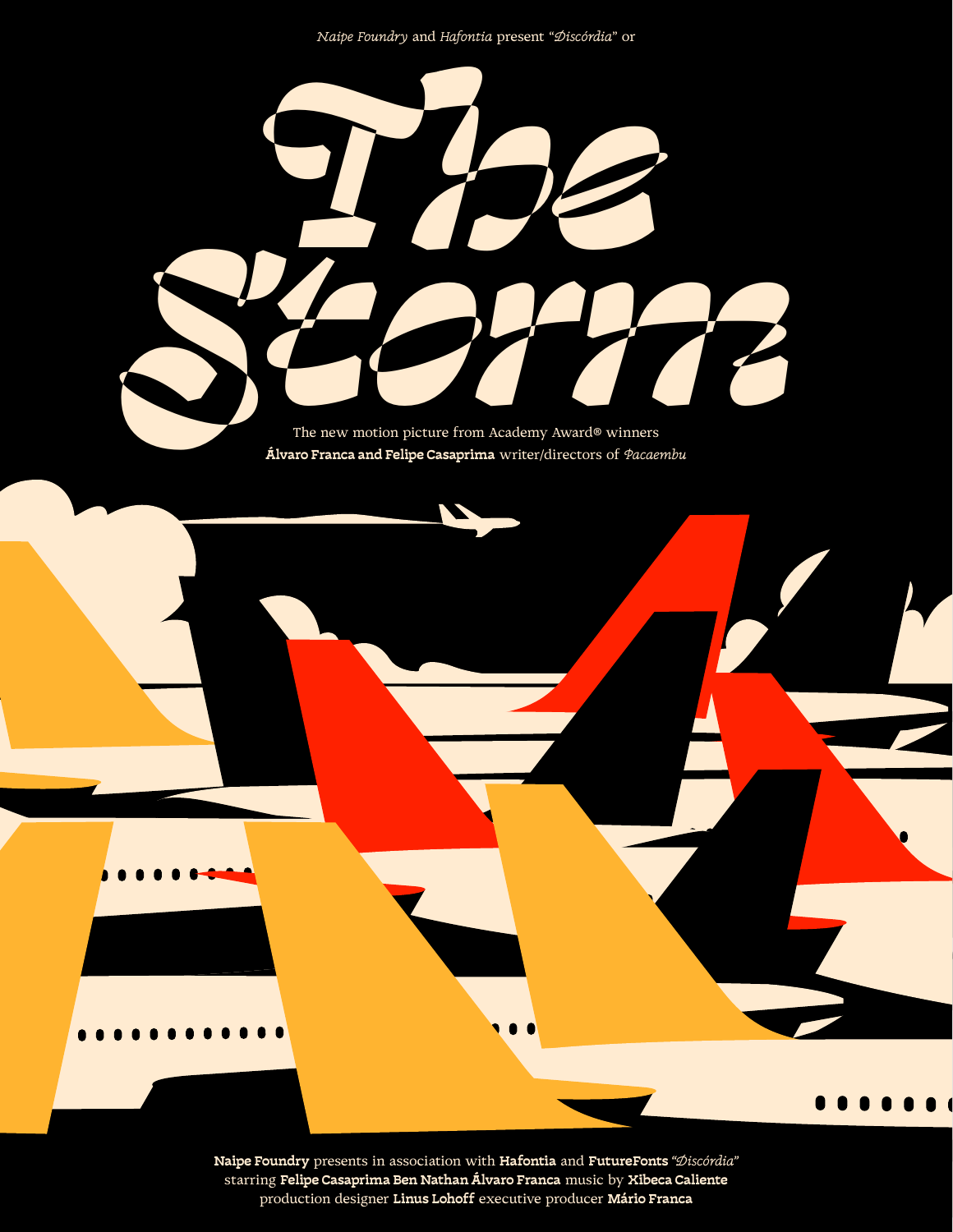# Unpredictability Gigantescamente LE Wytworność D Nýlendustefna Eduardo Galeano Impfkampagne Blaugrana al Vent Skateboardäkare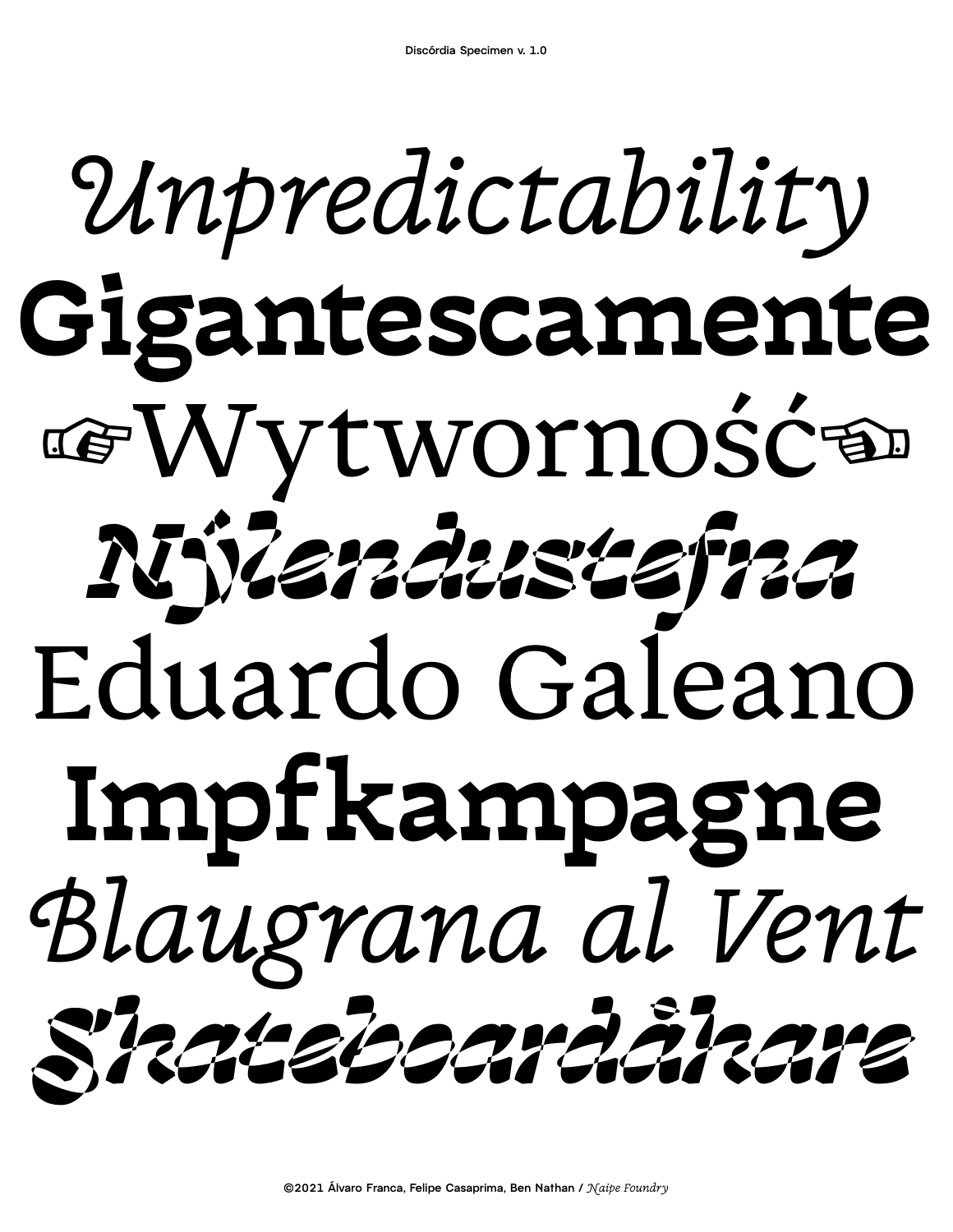

[©2021 Álvaro Franca, Felipe Casaprima, Ben Nathan /](http://naipe.xyz) *Naipe Foundry*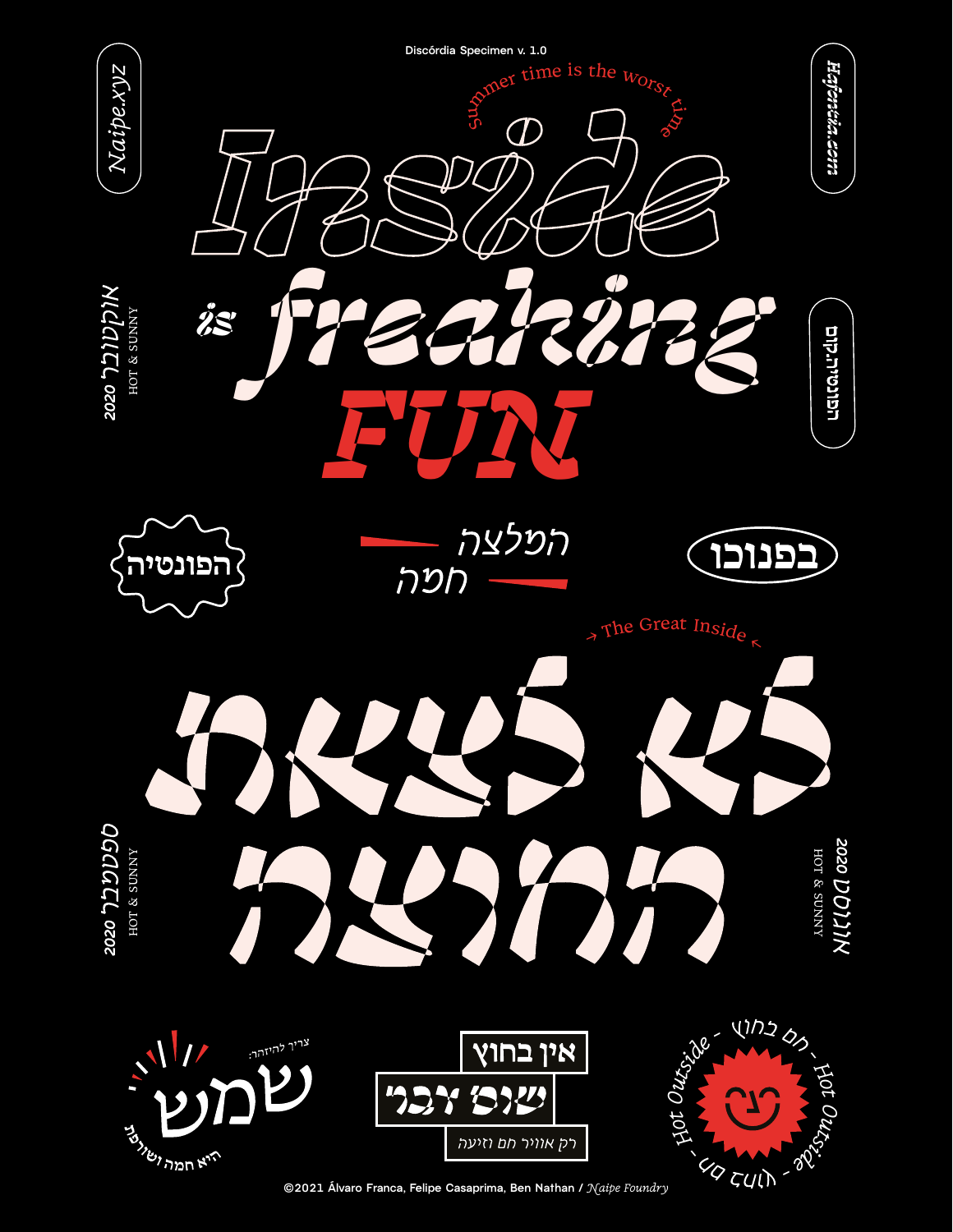# *ת היא❦ ד ל ִקְ מ ֶ ֶ* **מערך של מקשים** המצוי במכשירים *המשמשים לכתיבה,* ודרכו מעביר האדם **תמליל שהוא מחבר** *המכשיר. במקלדת ❦ישנם מקשים המש*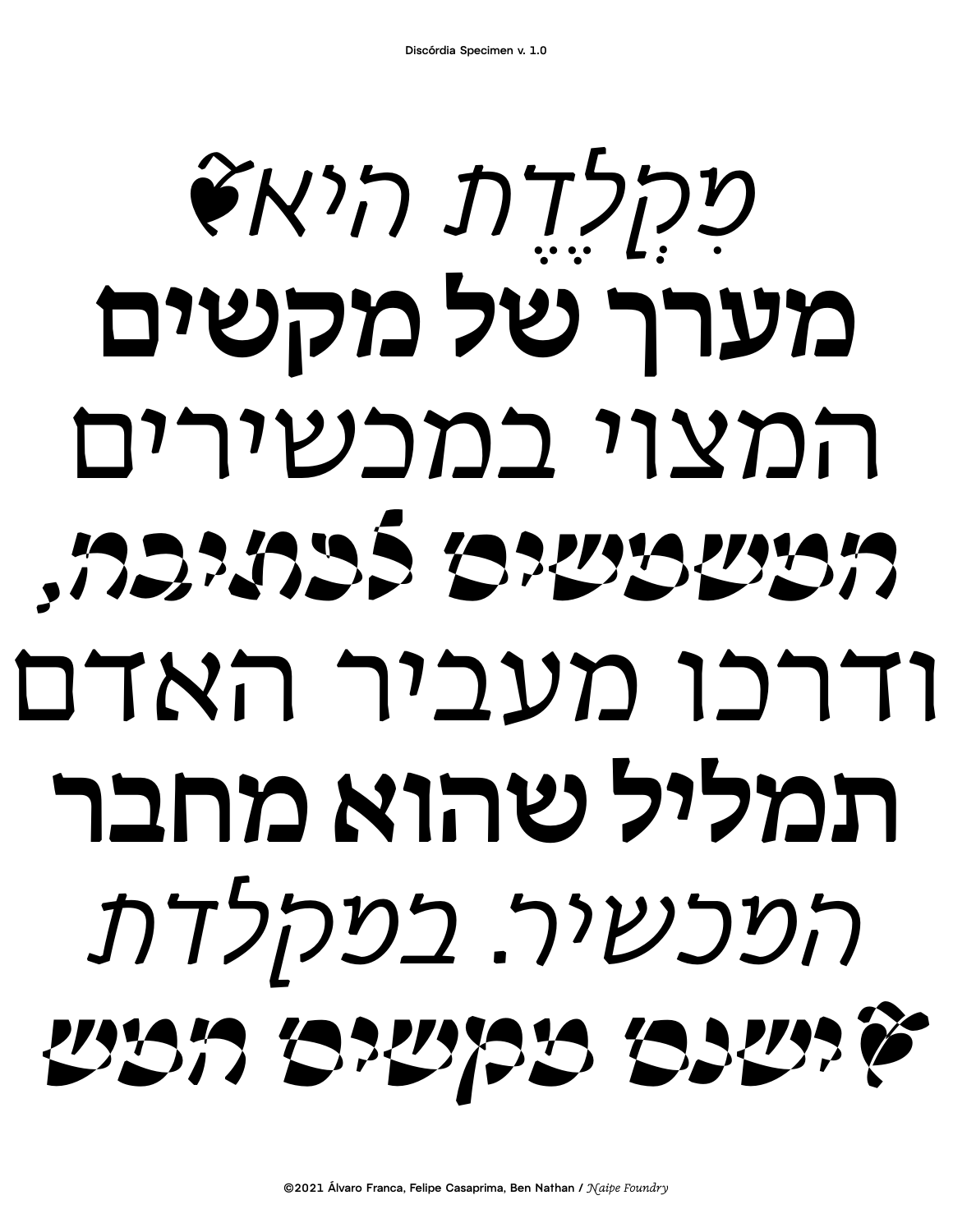*Quarto de Despejo The life and work of* 

*Carolina Maria de Jesus*

**Ângela Fragata** is a researcher at *Universidade Federal Fluminense* ❦ Rio de Janeiro ❦ 61/2 minutes read • **SHARE ↗**

EARLY 60 YEARS AFTER HER<br>
memoir became a best-seller in<br>
Brazil, Carolina Maria de Jesus<br>
(\*1914 †1977) remains a tragic<br>
figure in the Brazilian Literary Canon. Her 1960 memoir became a best-seller in Brazil, **Carolina Maria de Jesus** (\*1914 †1977) remains a tragic debut, *Quarto de Despejo*, (published in the U.S. as '*Child of the Dark'*) is the only account of life in a brazilian *favela* in the period.1

Her memoir was picked up by a journalist and from there it exploded, sold in very impressive numbers, and very soon Carolina was being interviewed and invited to all kinds of social circles. It seemed like the Brazilian elites were ready to confront the deep contradictions of their society, $2$  to listen to the voices and stories historically marginalized black and poor.

## **Sadly, success went away as quickly as it came for her.**

Her next four books didn't sell and the publishing houses turned their back on her.3 Now, recent academic research has brought her career back to the spotlight with an upcoming exhibition and posthumous award from the *Academia Brasileira de Letras*, Brazil's oldest and most important literary society.

1 **SANTOS, Alexandre** *Silence and Theft: Black and Brown voices in Latin American Literature (1925-1990)* • São Paulo: Universidade de São Paulo (USP), 2018 p. 22

<sup>2</sup> Alexandre Santos goes more in depth into this issue highlighting the way that existing colonial power structures self-perpetuate in Brazil and other Latin American nations through elite manipulation.

3 **SANTOS, Alexandre** idem p. 134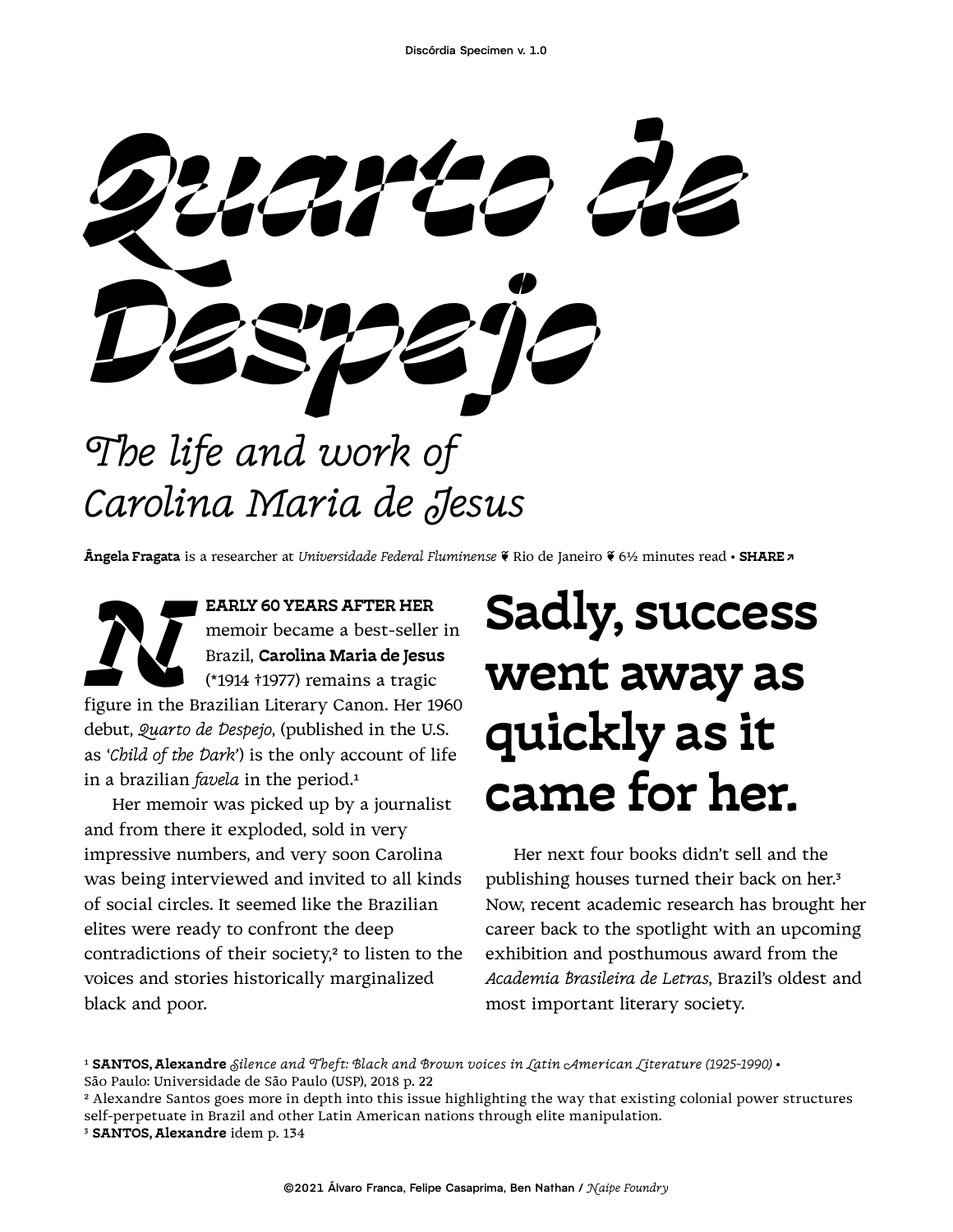## **Discórdia** comes full of nice things like alternate characters, ligatures, swashes and fractions, all super easy to access via smart *OpenType* features.

| STYLISTIC SET 01: UPSIDE DOWN N                                                                            | <b>SWASH CAPITALS (ITALICS ONLY)</b>                                  |  |
|------------------------------------------------------------------------------------------------------------|-----------------------------------------------------------------------|--|
| $\text{BONNANOVA} \rightarrow \text{BONNANOVA}$                                                            | New $\&$ Yorker $\rightarrow$ New $\&$ Yorker                         |  |
| STYLISTIC SET 02: ALTERNATE Œ                                                                              | <b>ARBITRARY FRACTIONS</b>                                            |  |
| ÉCŒURANT $\rightarrow$ ÉCŒURANT                                                                            | $22/38$ vitórias $\rightarrow$ <sup>22</sup> / <sub>38</sub> vitórias |  |
| CONTEXTUAL ALTERNATES: SHORT Q + SHORT q                                                                   | <b>SUPERSCRIPT FIGURES</b>                                            |  |
| Qyburn $Eggs \rightarrow Qyburn Eggs$                                                                      | $7.140 \text{m}^2 \rightarrow 7.140 \text{m}^2$                       |  |
| <b>JUSTIFICATION ALTERNATES: WIDER HEBREW</b>                                                              | <b>INFERIOR FIGURES</b>                                               |  |
| $\Gamma$ רל־אביב → תל־אביב                                                                                 | $CSH10N4O2 \rightarrow C_8H_{10}N_4O_2$                               |  |
| <b>OLDSTYLE FIGURES</b>                                                                                    | <b>CASE SENSITIVE PUCTUATION</b>                                      |  |
| $012345789 \rightarrow 0123456789$                                                                         | $(O@H-O)$ 7:1 $\rightarrow$ (O@H-O) 7:1                               |  |
| <b>LIGATURES</b>                                                                                           | <b>ARROWS AND ICONS</b>                                               |  |
| $f$ <i>i</i> $f$ f $f$ <i>f</i> $i$ <-> $\rightarrow$ $f$ <i>i</i> $f$ f $f$ $f$ $f$ $i$ $\Leftrightarrow$ | ↑↗→↘↓↙←↖↔↥☞◆☜                                                         |  |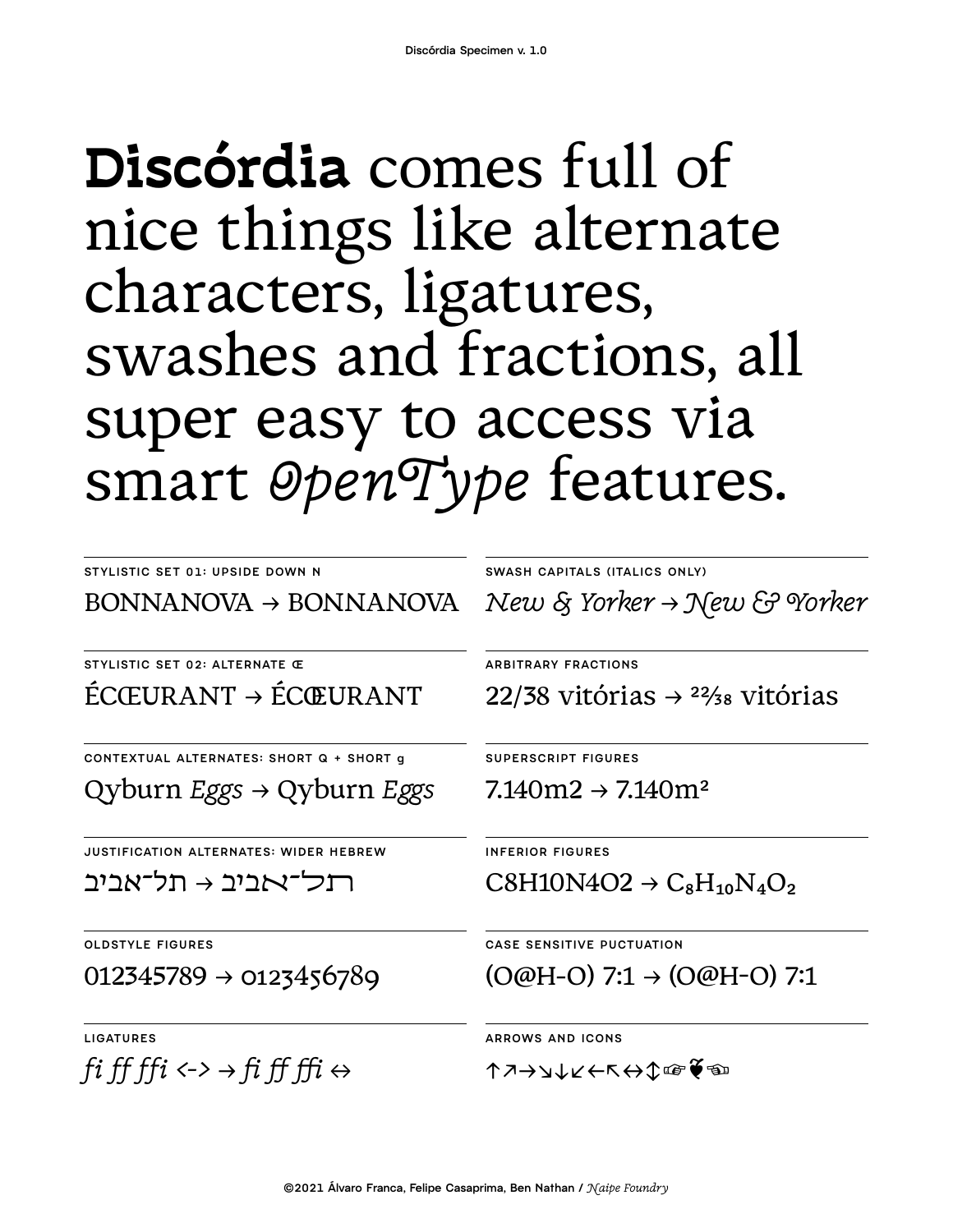# Alviçareiro 53 TTIN com Feijão Vielleicht '51N 2017 1982 11111 Xiuxiuejar 1674 BONNANOVA 420 Ecœurant pl'1 126 COLLIGACIÓS [{Przygnębiające}]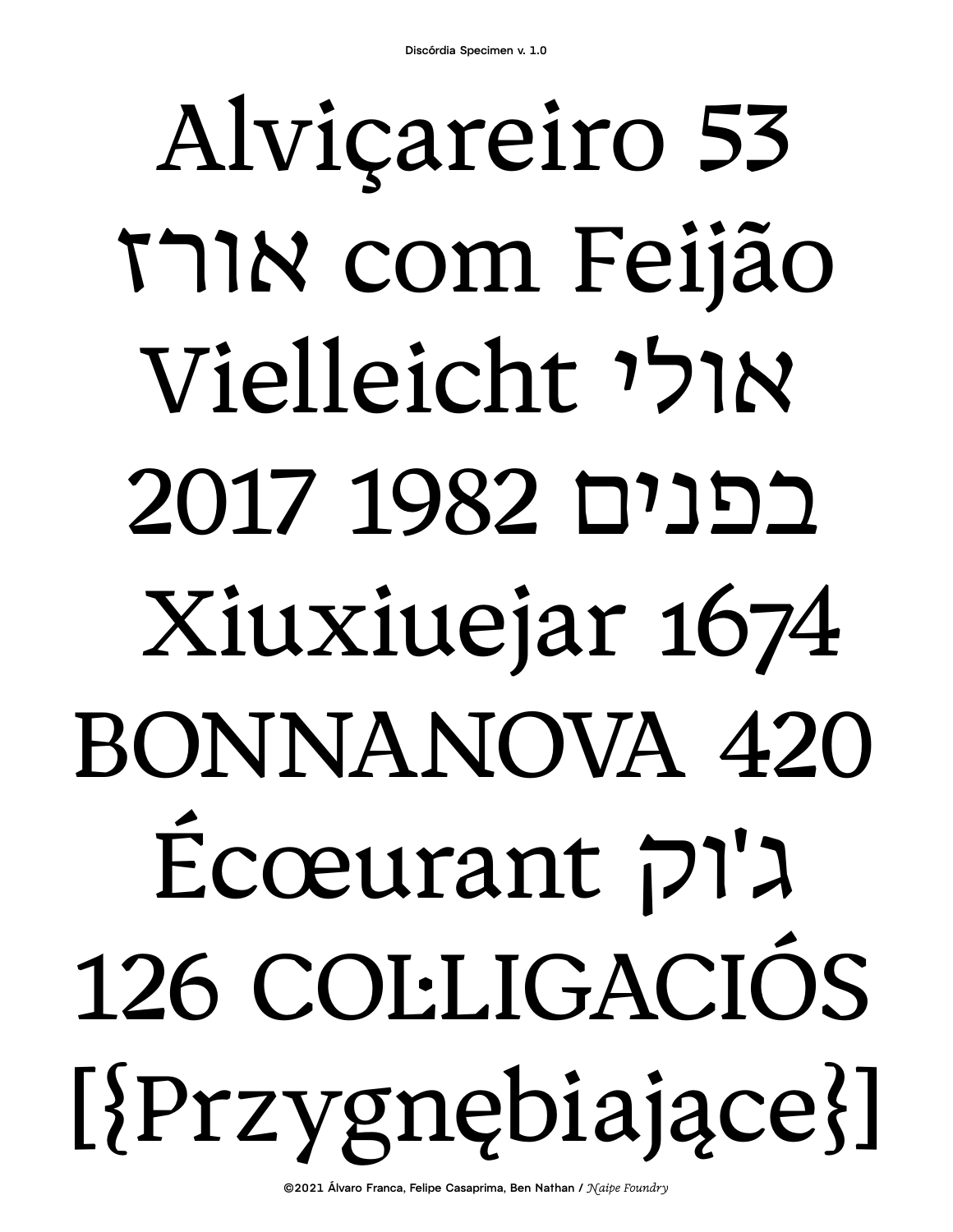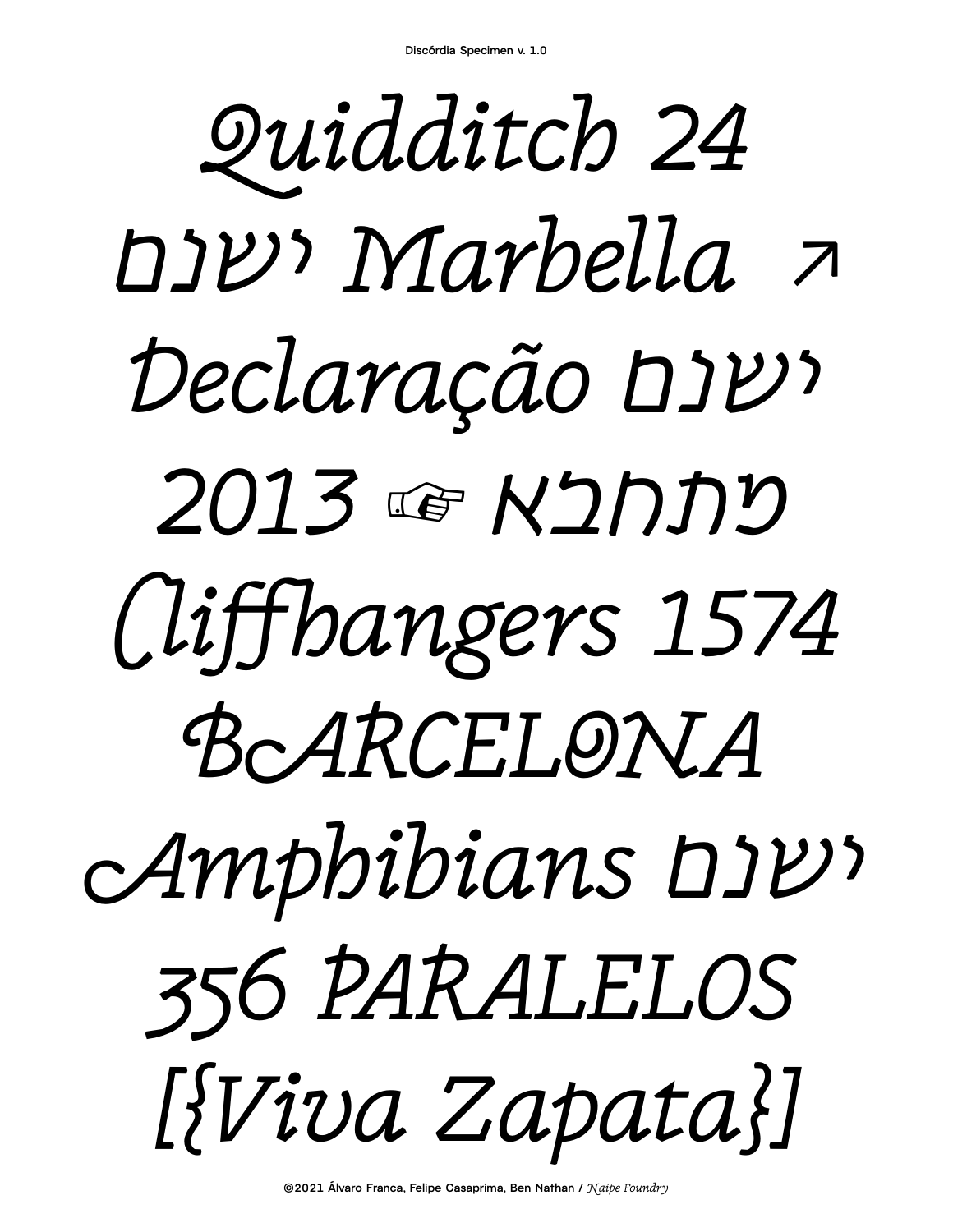# **Saudade da F1 ↑ Calçotada בצל חזק FLUMINENSE 1808 מדפסת 2021 Klättringsport 49 36 SŒURETTE �� זרה Nødstilfelles ָ ֶ ע 876 BEIRAZKO ❦ [{Şarküteri}]**

[©2021 Álvaro Franca, Felipe Casaprima, Ben Nathan /](http://naipe.xyz) *Naipe Foundry*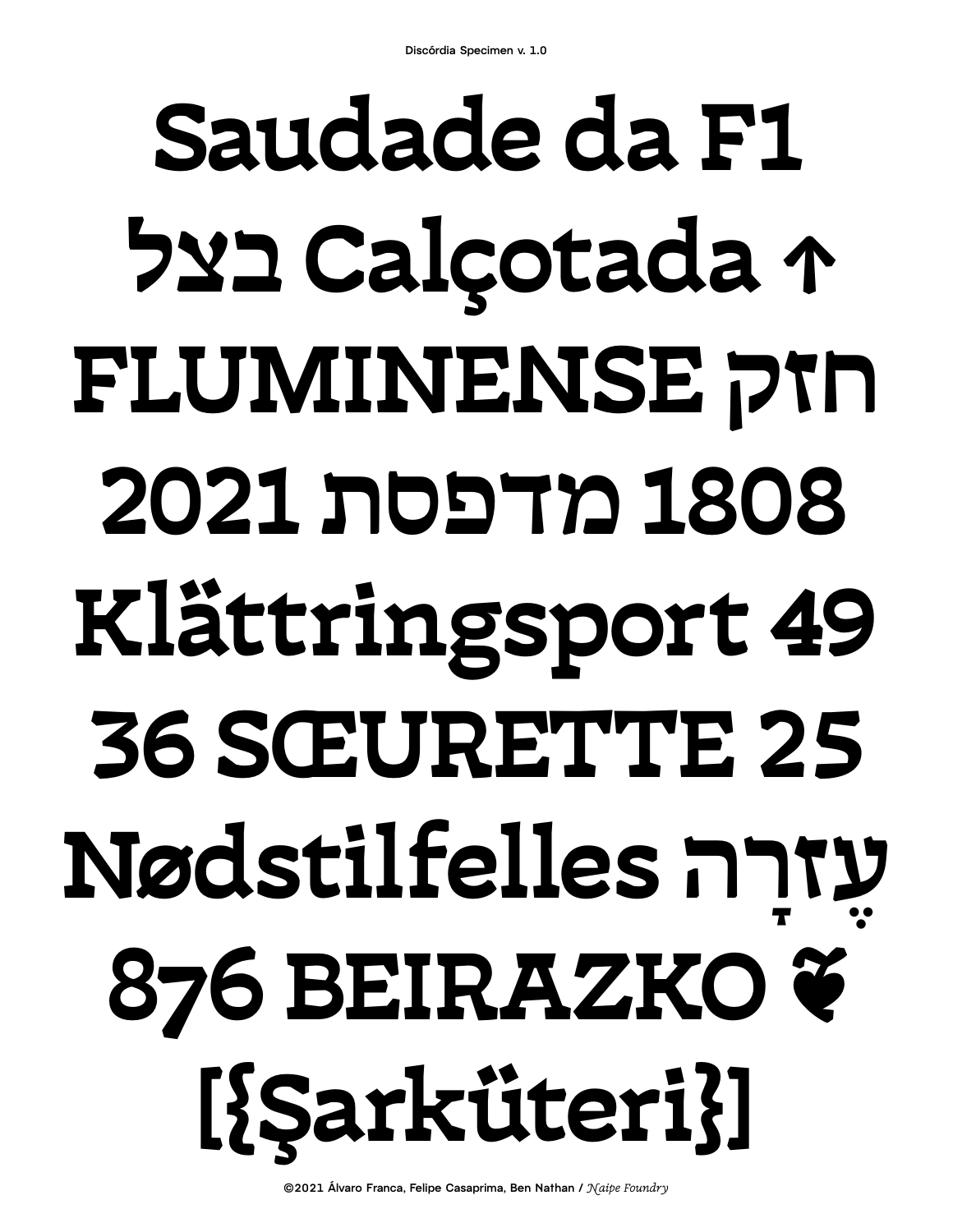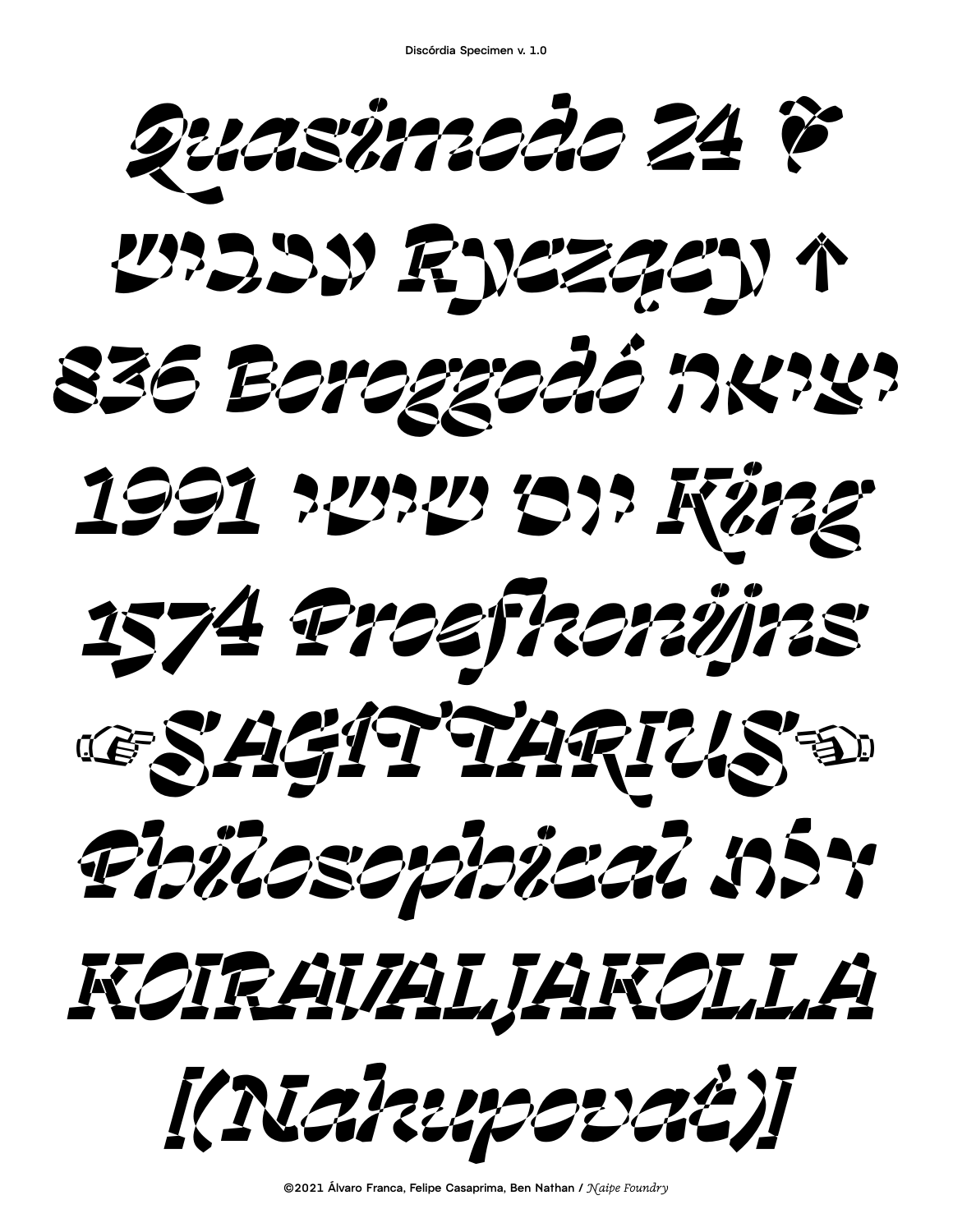**Discórdia** is a type-family based on **contrasting** *contrasts.* Each of the four members of the family have a different contrast type. Regular has broad-nib contrast, **Bold has horizontal contrast**, the *Italic is monoline*, so it has no apparent contrast, *and Bold Italic well... It's best if you see for yourself*

## 18 PT FULL SUITE

In the 1500s it was not uncommon to see *different styles* used side by side **to create emphasis**. One famous example is in the books printed in Mexico around that time by master printer Antonio de Espinosa, in which *Blackletter* type was used on the same lines as *roman type* to create the same effect of a bolder variant like we would use today.

14 PT FULL SUITE

In this *forgotten tradition*, **Discórdia** aims to break current type classification boxes and remind us that *emphasis* and *hierarchy* in type-setting can be achieved in more ways than the simple linear progression of **weights** and widths. These four variants have structural differences *that blur the lines* of type classification but were carefully fine-tuned to work well together on the same line, making this a *mini-super-family* containing a Wedge-Serif regular, a **Slab-Serif bold,** a *Monolinear Italic* and a *Twisted Bold Italic.*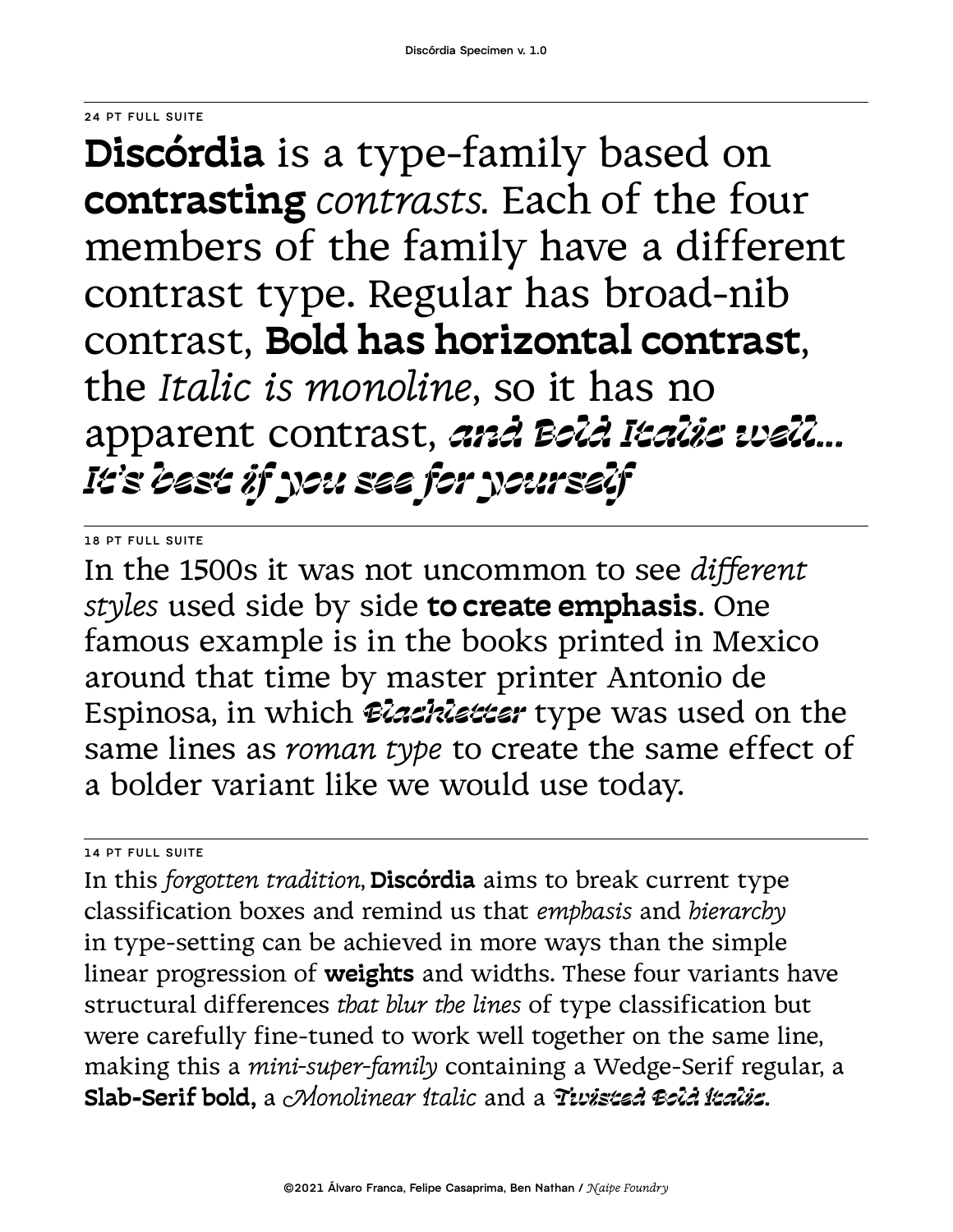## 10 PT REGULAR ENGLISH

In music, consonance and dissonance are categorizations of simultaneous or successive sounds. Within the Western tradition, some listeners associate consonance with sweetness, pleasantness, and acceptability, and dissonance with harshness, unpleasantness, or unacceptability, although there is broad acknowledgement that this depends also on familiarity and musical expertise.

10 PT BOLD GERMAN

**Die Unterscheidung zwischen Konsonanz (von lateinisch con 'zusammen' und lateinisch sonare 'klingen') und Dissonanz (von lateinisch dis 'auseinander') bezieht sich seit der Antike auf die Qualität von Zweiklängen. In abendländischen Lehren der Mehrstimmigkeit (Discantus, Kontrapunkt) wurde sie zur Grundlage der Satzlehre.**

## 10 PT ITALIC SLOVAK

*Čeprav obstajajo pomembna fizikalna in nevrološka dejstva, potrebna za razumevanje pojma disonance, je bila v preteklosti definicija disonance pogojena kulturološko. Konvencije in definicije uporabe se med glasbenimi obdobji, stili in tradicijami razlikujejo. Neglede na dejstvo, da so najpogostejše opisne besede disonance »neprijetno« ali »mučno«, se dejansko disonance pojavljajo v vsakem glasbenem delu.*

**34 PT BOLD ITALIC** 



## 10 PT REGULAR HEBREW

בדברנו על רמות קול יש להבדיל בין מידת לחץ הקול לבין מידת כוח הקול. מידת לחץ הקול נמדדת בעזרת מיקרופונים ומכשירים דומים, וניתן למדוד אותה ישירות. מידת עוצמת הקול, לעומת זאת, היא מידה של כמות האנרגיה המושקעת )ברמקול, למשל) כדי לייצר קול. בשל גורמים סביבתיים והשפעות אחרות, כמות האנרגיה המשמשת להפקת הקול לא בהכרח שווה למידת הקול הנתפש בחושיו של השומע.

## 10 PT BOLD HEBREW

**לא ניתן למדוד עוצמת קול ישירות, ולכן מידה זו מחושבת על-פי נתונים אחרים. ישנן שתי שיטות מקובלות למדידתה: "השיטה הישירה" ו"השיטה ההשוואתית". בשיטה הראשונה מודדים את עוצמת הקול על ידי חישוב משוואה הכוללת את התנאים הסביבתיים )כגון טמפרטורה, לחות, זמן תהודה וכו'( ואת לחץ הקול. בשיטה השנייה, משווים את לחץ הקול ללחץ קול המופק באותם תנאים ממקור קול מוכר המפיק עוצ**

## **10 PT ITALIC HEBREW**

*מדידות כמו אלה שנזכרו לעיל מבוצעות לעיתים בחדרי הדהוד או בחדרים שקטים. חדרי הדהוד מתוכננים כך שייצרו הדים מתמשכים של גלי קול, זאת כדי ליצור רמת קול אחידה מאוד, המגיעה באותה מידה מכל הכיוונים, אם חדר ההדהוד נבנה שלא כהלכה יגיעו ההדים של גלי הקול אל המאזין בזה אחר זה ולא בבת אחת, וייצרו רצף מעורבל במקום צליל נקי. דוגמאות טיפוסיות לחדרים בעלי מאפיינים הדומים לחדרי .הדהוד הן מנהרות בטון ומערות*

**34 PT BOLD ITALIC** 

*דיסוננס & ועיצורים בתורת המוזיקה המערבית: טריטון*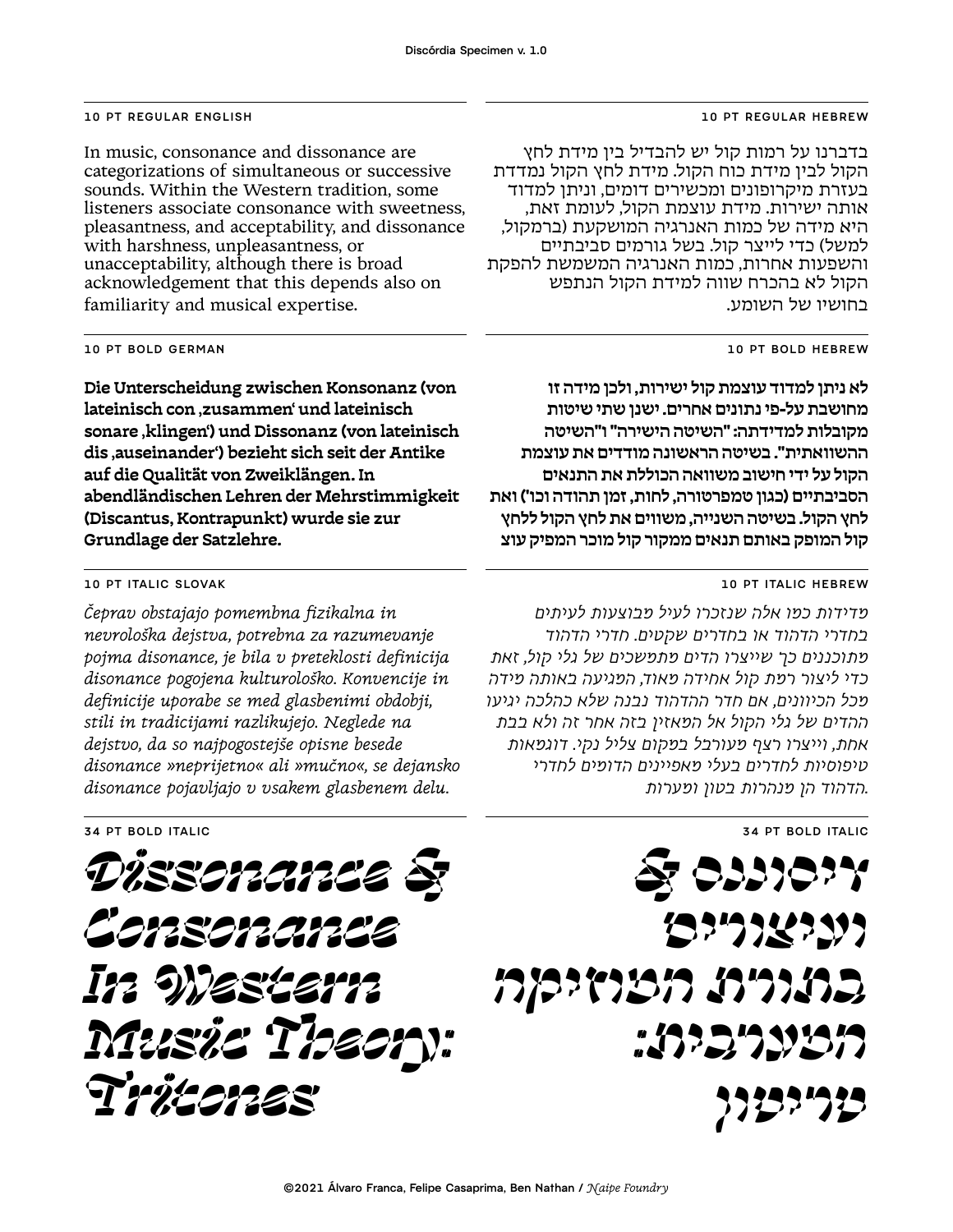40 PT REGULAR

## Quantum of Solace is the worst Bond

24 PT REGULAR Tricolor de coração vai sempre ao maracanã

**26 PT ITALIC** 

*El tete está en la parra. Vete a casa de una vez.*

**40 PT ITALIC** *Nieszczęścia chodzą parami. Przysłowie.*

43 PT BOLD **everyday 35 parrots sing me awake.**

27 PT BOLD

**Caraca muleque que dia, que isso?**

35 PT BOLD ITAL IC

43 PT BOLD ITAL IC

*I CAN DO Pacaembu é THIS ALL um estádio DAY ❦ em São Paulo*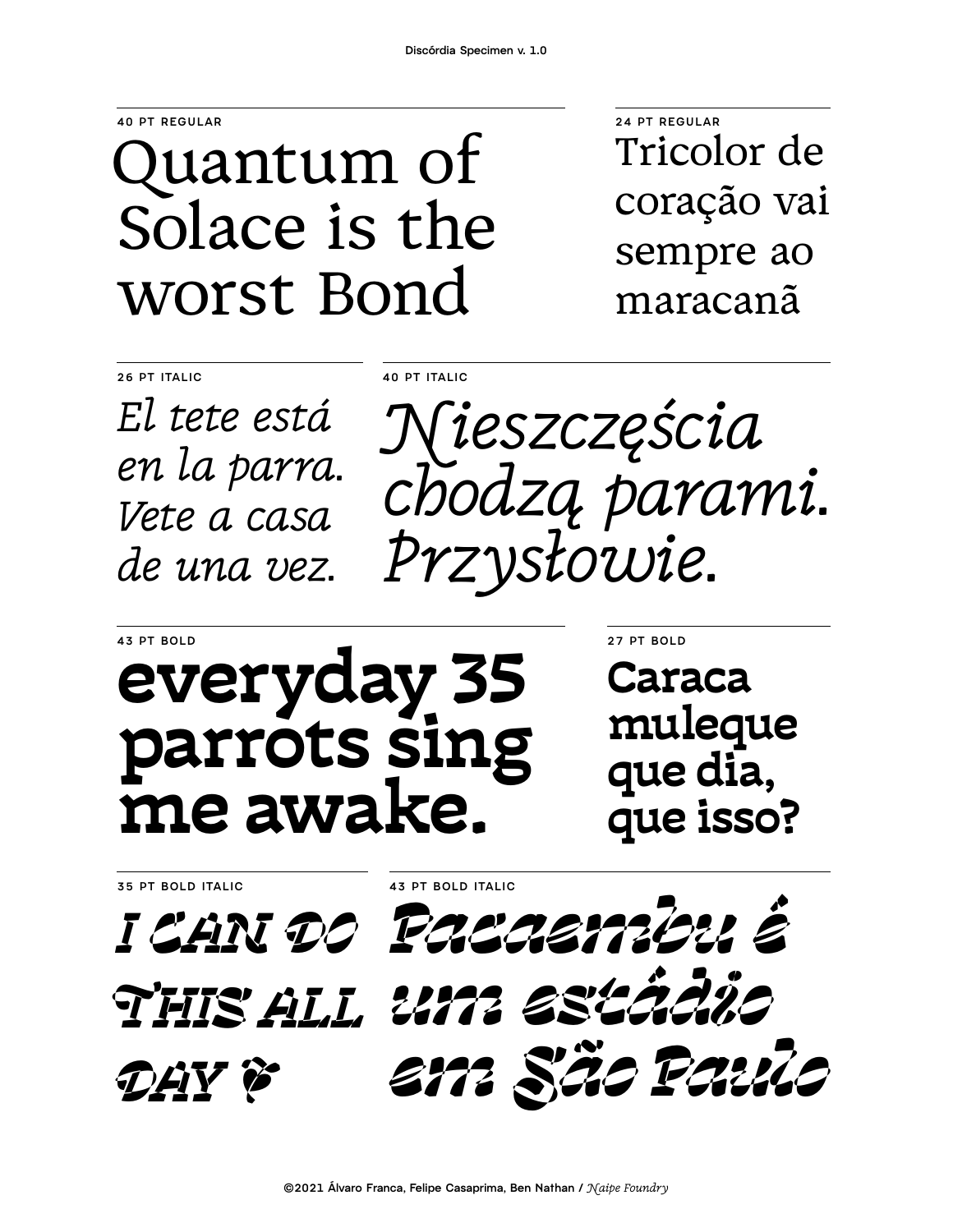*עצמאות משחקיה טלפתיה*

**35 PT BOLD ITALIC** 



## **ג׳ונתן בסקר תעלת סואץ אלכסנדריה** 43 PT BOLD **אבגדהוזחטיכל מנסעפצקרשת דיסקורדיה.**

27 PT BOLD

**עורכת־דין**

**26 PT ITALIC** *קליאופטרה הרומנטיקה צמח השדה כניסת צוות*

*אבגדהוזחטיכל מנסעפצקרשת דיסקורדיה.*

**41 PT ITALIC** 

40 PT REGULAR אבגדהוזחטיכל מנסעפצקרשת דיסקורדיה.

24 PT REGULAR דמוקרטיה השנדלירז וולט דיסני אוסטרליה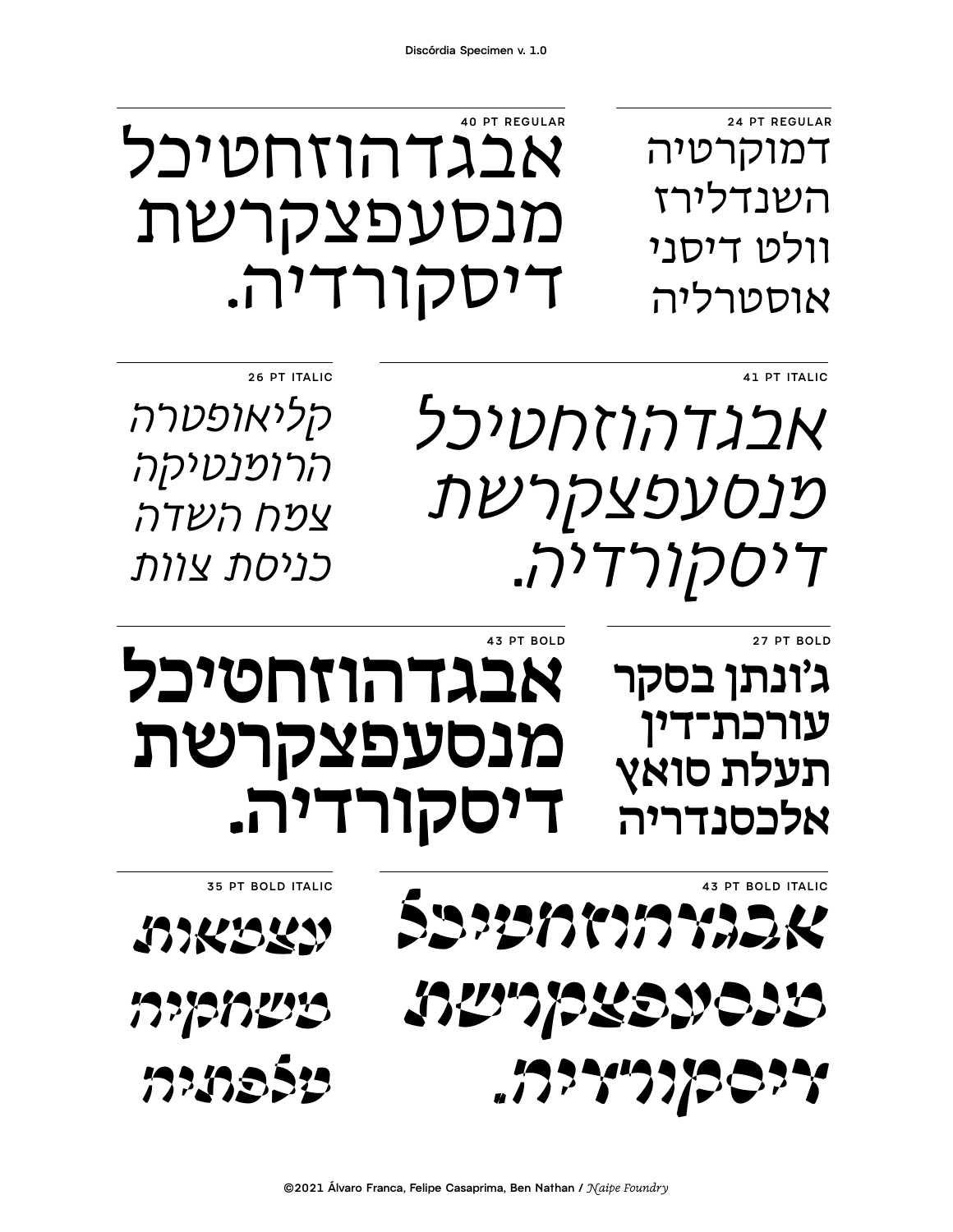11 PT BOLD **Harmònicament és un interval considerat dissonant, tot i que J.S. Bach l'utilitza en la Passió segons Sant Mateu. A l'edat mitjana aquest interval melòdic era conegut com el "diabolus in musica".**

### 5 PT REGULAR

arl Marx leidis, et inimene on hea,<br>koostöövalmis ja mugav ning et<br>ühiskonnavormi määrab majandus<br>Marxi käsitlus inimesest rõhutab heatahtlikkus koostöövalmis ja mugav ning et ühiskonnavormi määrab majandus kui ühiskonna domineeriv institutsioon. Marxi käsitlus inimesest rõhutab heatahtlikkust ja koostöövalmidust. Põhjus, miks inimesed pahatihti teisiti käituvad, tuleneb ühiskonnast.

tusi omandisuhetesse viima, siis peab seda tegema Marx väitis, et inimkonna areng kulgeb ürgkogukond-Marxi filosoofia kasutas Hegeli sõnu teises järjekorras. Kui Hegeli meelest oli Jumal see, kes meid kapitalismi juhtis, siis Marx väitis: "Jumal on ainult mask inimliku ahnuse ja ihade varjamiseks". Marxi kuulus sentents on: "Religioon on oopium rahvale." likust korrast läbi orjandusliku korra feodaalaega, sealt kapitalismi ja edasi sotsialismi. Areng toimub tootmissuhete ehk toodangu ja inimeste vaheliste suhete arenedes. Kes Vanas Roomas omas orja, omas

ka orja toodangut. Seega elas omanike klass tööliste töö arvel. Kas see ei anna töölistele suurt eelist oma õigusi nõuda? Samas väitis Marx, et tundub, nagu ei vajaks omanikud töölisi niipalju kui töölised omanikke. Siinkohal väitis Hegel, et omanike klass tagab kultuuri, teaduse, usu, moraali jne.

Tänapäeval peetakse tööajast mittekinnipidamist ebamoraalseks, ebakultuurseks jne. Marx küsis, miks peaksime kinni pidama omanike poolt respekteeritud moraalist ja seadusandlusest? Marxi arvates on eraomandust soodustavatel seadustel hullutav mõju massidele. Kui omanike klass ise ei ole valmis muudarevolutsioon. Kuna kapitalism kui klassisüsteem ei ole võimeline arenema, oli tööliste võit ja klassivaba ühiskonna loomine ilmne. Kapitalism on sotsialismi tekkeks vajalik eeltingimus, kuna sotsialismi.

## **Inconsonância☜**

## 7 PT REGULAR 150 PT ITALIC

Triton est un autre nom de l'intervalle de quarte augmentée (à ne pas confondre avec la quinte diminuée). Le terme "triton" vient du fait que cet intervalle fait exactement trois tons (alors que la quinte diminuée comporte deux tons et deux demi-tons diatoniques). Le triton a pour particularité d'être un intervalle à mouvement obligé (cet intervalle demande à être résolu du fait de la tension qu'il engendre). Pendant le haut Moyen Âge, la composition musicale du chant grégorien n'hésitait pas à faire apparaître le triton dans les mélodies du septième mode, dont les développements autour de la corde modale du ré



## *MARX & ENGELS*

## 23 PT REGULAR

Borogodó e borocoxô não têm nada a ver

### **6 PT ITALIC**

*Karl Heinrich Marx (Trier, 5 mei 1818 – Londen, 14 maart 1883) was een Duits denker die de (politieke) filosofie, de economie, de sociologie, de journalistiek en de historiografie sterk heeft beïnvloed. Hij was een grondlegger van de arbeidersbeweging en een centraal figuur in de geschiedenis van het socialisme en het communisme. Marx woonde en werkte in Duitsland, in Frankrijk, in België, en Engeland. Zijn bewogen leven deelde hij met zijn vrouw Jenny von* 

*Westphalen en met zijn vriend Friedrich Engels, die hem zijn hele leven steunde – ook financieel – en die na Marx' dood zijn werken persklaar maakte. Als Marx' belangrijkste werk wordt meestal Das Kapital (of in het Nederlands: Het Kapitaal) beschouwd. Daarnaast is zijn Communistisch Manifest (met Friedrich Engels) wereldberoemd. Op het werk en de denkbeelden van Karl Marx (en Friedrich Engels) is het marxisme gebaseerd.*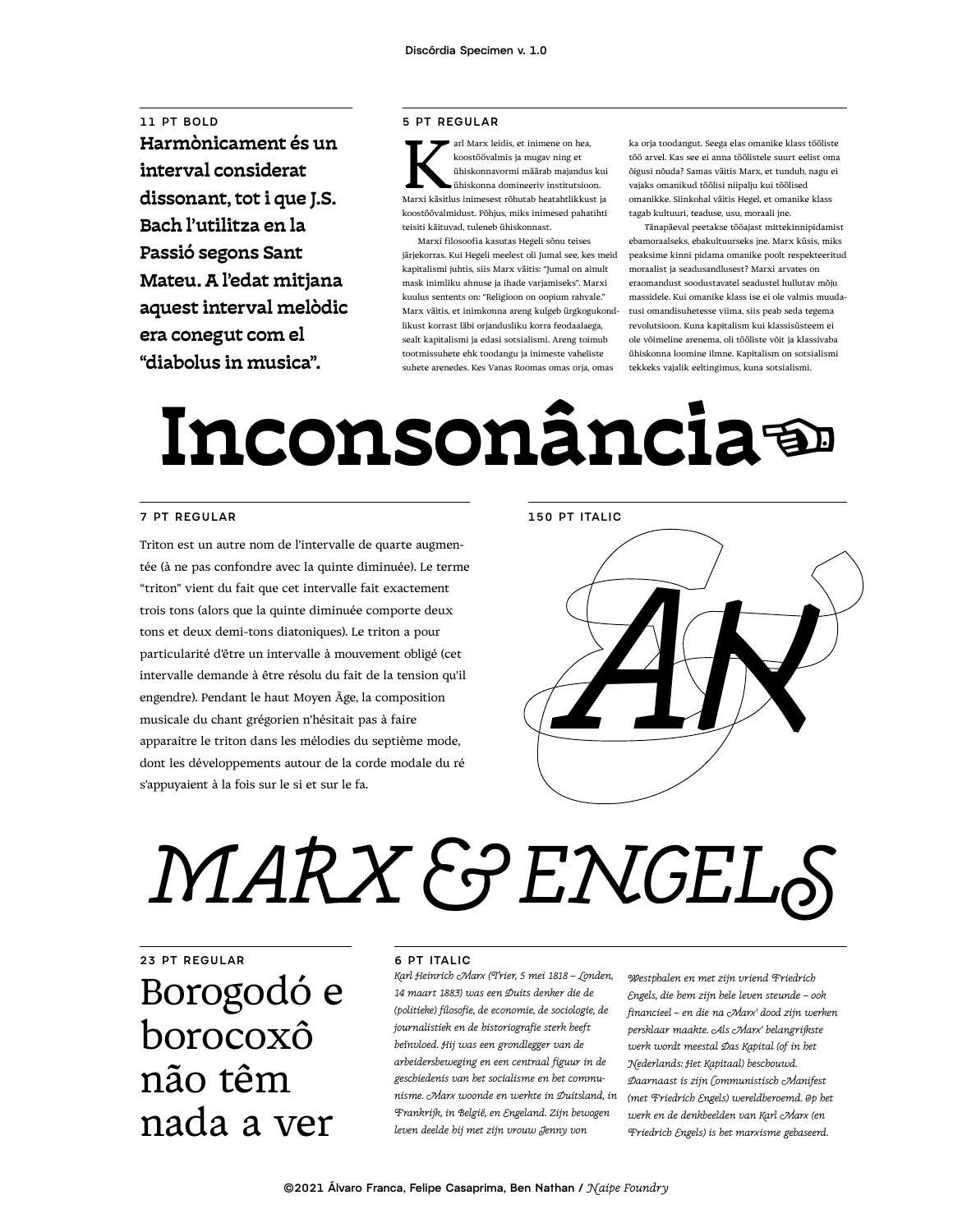### 4 PT REGULAR

ערב אחד ישבו מאלאקליפס ועומאר באולם באולינג, ודנו בסיבה למצבם העגום. מסקנתם הייתה כי הסיבה למצוקתם היא חוסר הסדר המאפיין אותם. לפתע, חושך מוחלט נפל באולם, ומיד לאחריו הציף את הסביבה אור בוהק. רגע לאחר מכן הם הבחינו כי כל הסביבה קפאה על מקומה. בזמן ששאר השחקנים עומדים כבובות ,נכנס לחדר שימפנזה אפור חוטם, שהטיף לבחורים הנדהמים אודות חשיבות הבלבול, והציג בפניהם סמל מוזר. לאחר מכן, השניים איבדו את הכרתם. כשהתעוררו, גילו שהעולם חזר לסורו .מספר לילות לאחר מכן ראה כל אחד מהם בחלומו את הסמל שהראה להם הקוף הופך לאלה "אריס", אלת אי-הסדר והבלבול )שמה הלטיני הוא "דיסקורדיה"(. בחלומם, נתנה להם האלה את ההשראה לנסח את עקרונות הדת. השניים החלו במחקר דתי ופילוסופי וניסחו בכתב את עיקרי הידע המופלא בו זכו.

כתבים אלה הפכו למסמך המרכזי של התנועה ולספר המזוהה עימה ביותר - ה-Discordia Principia. הפרינציפיה מורכבת מאוסף של אמרות שפר, קריקטורות וקטעים חסרי כל שחר או היגיון פנימי (כן, כן, מלבד ההיגיון והאחידות שבחוסר ההיגיון הרציף. וזו הפעם האחרונה שאנחנו נכנסים ללולאה הזו) .ביניהם. משובצים לעתים קטעים שנראים כמו

הנחיות פרקטיות או הוראות מבניות לגבי עקרונות הדת, מוסדותיה וסניפיה, טקסיה ופולחניה השונים - אשר כמובן, בהיותם מלאי אבסורד וחוסר רצינות, לא ברור האם יש לייחס להם איזושהי משמעות מעבר לגחמה הומוריסטית.

בשנים הראשונות לאחר כתיבת הפרינציפיה לא זכתה היצירה לפרסום או הצלחה יוצאי דופן. המפנה הגדול חל בראשית שנות ה־,70 עם עלייתה של התרבות הפסיכדלית. באותה תקופה, תופעות כדיסקורדיה התקבלו באהדה רבה. קבוצות רבות החלו להתאגד ולהקים תאים פרטיים של מאמיני הדת, וחלקם אף נמנו על ארגוני גג גדולים יותר. קשה לאפיין תוכן ממשי לפעולתם, לאור החופש הרב בו דוגלים עקרונות התנועה. בימינו, נראה שמרכז פעילותה של התנועה הוסט במידה רבה לרשת האינטרנט, בה ניתן למצוא כמויות עצומות של אתרים הטוענים להיות מזוהים עם דיסקורדיה. שיטוט בהם יחשוף שלא ברור במה מתבטאת אמונתם של האנשים העומדים מאחוריהם, מלבד הקמת אתרי

לואו־טק זרועי בדיחות. לאור ההימנעות העקרונית מיצירת כל היררכיה שהיא, ברור שיכולות

התמרון של הדת הדיסקורדיאנית מוגבלות מראש. כל שהוגיה יכולים

11 PT BOLD **תנועת דיסקורדיה נוסדה בשלהי שנות ה־ 50על ידי Malaclypse The Lord Omar-ן Younger Khayyam Ravenhurst הידועים גם בכינויים גרג היל וקלי ת'ורנלי. כבדתות רבות ,גם ביסוד דיסקורדיה .עומד סיפור של גילוי והארה**

## **אפרודיטה ישנה ☞**

7 PT REGULAR 150 PT REGULAR



בלוח השנה הדיסקורדיאני יש חמש עונות, חמישה ימים בשבוע וחמישה חגים דתיים. אם נבקש לדלות פרטים יותר פרקטיים לגבי אופן ההצטרפות לדת הזו, נוכל ללמוד כי כל מי שמעוניין יכול להקים תא דתי משלו. על מנת להיות מוסמך לכמורה בארגון העל המאגד את התאים, ה-POEE, לא נדרש דבר - משום שאם אתה מעוניין להיות כומר, אין ספק שאתה גם מתאים לכך. ואם אתה לא רואה את מקומך ב-POEE, אל דאגה - אתה מוזמן להקים ארגון חדש, או אפילו כת חדשה משלך. הכתבים כוללים גם הוראות לטקסים שונים, אשר כולם לגמרי לא מחייבים, במסגרתם ניתן לסגוד לאלה, או לדרגות קדושה אחרים (כן, הכל תמיד בא בחמישיות), שכל אחד יכול לייחס לעצמו, וסיפורים מעוררי השראה אודות קדושים היסטוריים שעיצבו את האמונה

## *קליאופטרה ❦ Love*

### **6 PT ITALIC**

*עד שנת 1870 נחשבה מלחמת טרויה לאגדה בלבד, אך בחפירות ארכאולוגיות שערך היינריך שלימן התגלו שרידי העיר החרבה. שלימן החל את מפעלו בגבעת היסרליק, באסיה הקטנה, ליד מיצר הדרדנלים, אשר לפי המסורת היה המקום שבו שכנה טרויה. החפירות של שלימן אישרו את ההשערה, שהיה קיים במקום יישוב בתקופת הברונזה. אך נתברר, כי באתר זה התקיימו, בזה לבוא בחשבון לקשרים עם העולם האכאי־מיקני. גם אחר זה, לא פחות מתשעה יישובים, אשר חלקם נהרסו על ידי רעידות אדמה, חלקם על ידי שרפה וחלקם אולי על ידי כיבוש.*

*שכבה זאת אינה מייצגת את העיר הגדולה ביותר שצמחה במקום, אף לא את היישוב האחרון שהיה שם. אך היא הייתה מבצר חזק, שנהרס בבירור על ידי שרפה בזמן מסוים סביב שנת 1200 לפנה"ס, דבר המקורב לתאריכים שנקבעו לעלילה המתוארת בשירת הומרוס. מצד אחר, שכבה אחרת של שרידי העיר אינה יכולה ממצאי החפירות בטרויה וביוון של הרבע האחרונה במאה ה־20 — שאמנם עוררו תקוות כי נמצאו עדויות על מהימנות תיאורי הומרוס — התבדו. השרידים של טרויה*

23 PT REGULAR

אלטרנטיבה מוחשית בהתאגדות הקהילתית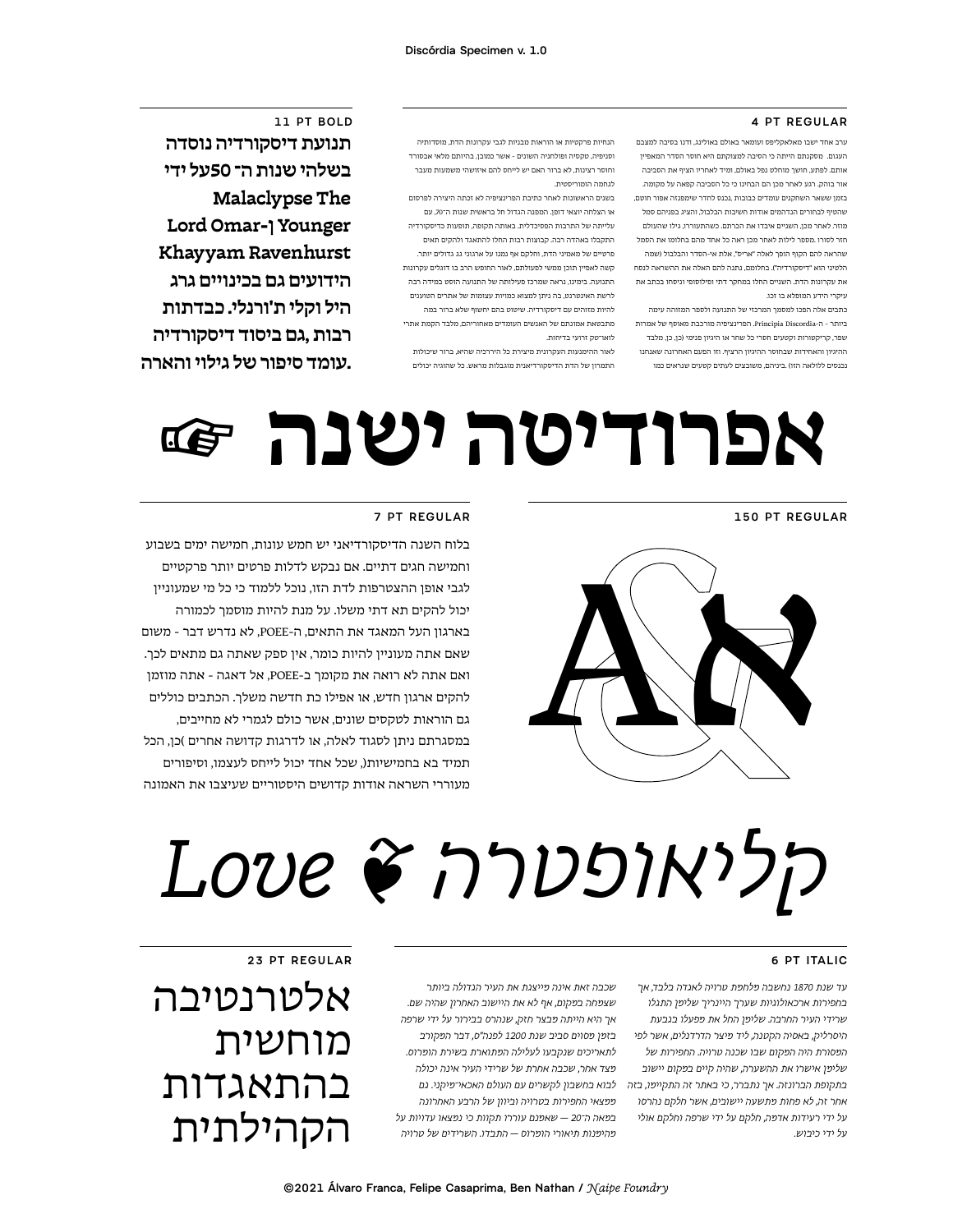**Clarice Lispector (Chechelnyk, Oekraïne, 10 december 1920 – Rio de Janeiro, 9 december 1977) was een Braziliaans schrijfster en journaliste. Ze werd geboren in een Joods gezin in de Oekraïne, maar toen ze twee maanden oud was, werd haar vader verbannen en emigreerden ze naar Brazilië.1 Ze verloor haar moeder toen ze negen jaar oud was. Ze groeide op in Recife maar verhuisde in 1934 met haar familie naar Rio de Janeiro waar ze haar school afmaakte en afstudeerde in rechten. Ze ging werken als lerares en werkte bij twee tijdschriften. Met haar ouders sprak ze jiddisch, maar ze was de eerste van haar familie die Portugees leerde.**

### 6 PT BOLD 6 PT ITAL IC

*Clarice Lispector (son nom de naissance est Chaya Pinkhasovna Lispector1) est une femme de lettres brésilienne. Elle est née le 10 décembre 1920 de parents juifs à Tchetchelnyk, un petit village d'Ukraine et morte le 9 décembre 1977 à Rio de Janeiro. Épouse de diplomate, mystique, elle est reconnue internationalement pour ses romans novateurs, mais elle est aussi une grande nouvelliste et une journaliste de renom, ayant assuré une chronique nationale de façon régulière. Bien que le mot écrivain ait un féminin en portugais, Clarice Lispector refusa toujours son utilisation, assurant « appartenir aux 2 sexes ». Elle est décrite par Benjamin Moser, comme : l'écrivain juif la plus importante depuis Kafka.2*

### 6 PT REGULAR

Clarice Lispector (born Chaya Pinkhasivna Lispector; December 10, 1920 – December 9, 1977) was a Ukrainian-born Brazilian novelist and short story writer acclaimed internationally for her innovative novels and short stories. Born to a Jewish family in Podolia in Western Ukraine, as an infant she moved to Brazil with her family, amidst the disasters engulfing her native land following the First World War. She grew up in Recife, the capital of the northeastern state of Pernambuco, where her mother died when she was nine. The family moved to Rio de Janeiro when she was in her teens. While in law school in Rio, she began publishing her first short stories.

### 7 PT SUITE 12 PT SUITE

A **Revolta dos Malês**, ocorrida em Salvador, capital da Bahia, na noite de 24 para 25 de janeiro de 1835, foi o maior levante de escravizados da história do Brasil.1 Os malês eram negros de origem islâmica que organizaram o levante.2 O termo *malê* tem origem na palavra *imalê*, que significa *"muçulmano"* na língua iorubá.3 **Os malês escreviam em árabe** e seus documentos servem para entender os motivos e circunstâncias do levante.4 **O descontentamento com as condições era geral, mesmo entre os não escravizados.**

A revista **Jacobin Brasil** é uma voz destacada da esquerda mundial. Agora, em português, contribui no Brasil para *uma perspectiva socialista* na política, economia e cultura.

The **Malê revolt** was a Muslim slave rebellion in Brazil. On Sunday January 24th 1835, during Ramadan in the city of Salvador da Bahia, a group of enslaved African Muslims and freedmen, inspired by the **Haitian Revolution**, rose up against the government. At the time, muslims were called *malê* in Bahia, from Yoruba "*imale"* that designated a Yoruba Muslim.1 The uprising took place on the feast day of **Our Lady of Guidance**, when authorities went to Bonfim in order to keep the celebrations in line. With fewer authorities and people in Salvador, it was easier for the rebels to occupy the city.<sup>2</sup>



## 26 PT SUITE

You should've gone for the head **Met zijn neus in de boter vallen** *Faço samba e amor até mais tarde Tous les oiseaux du point du jour?*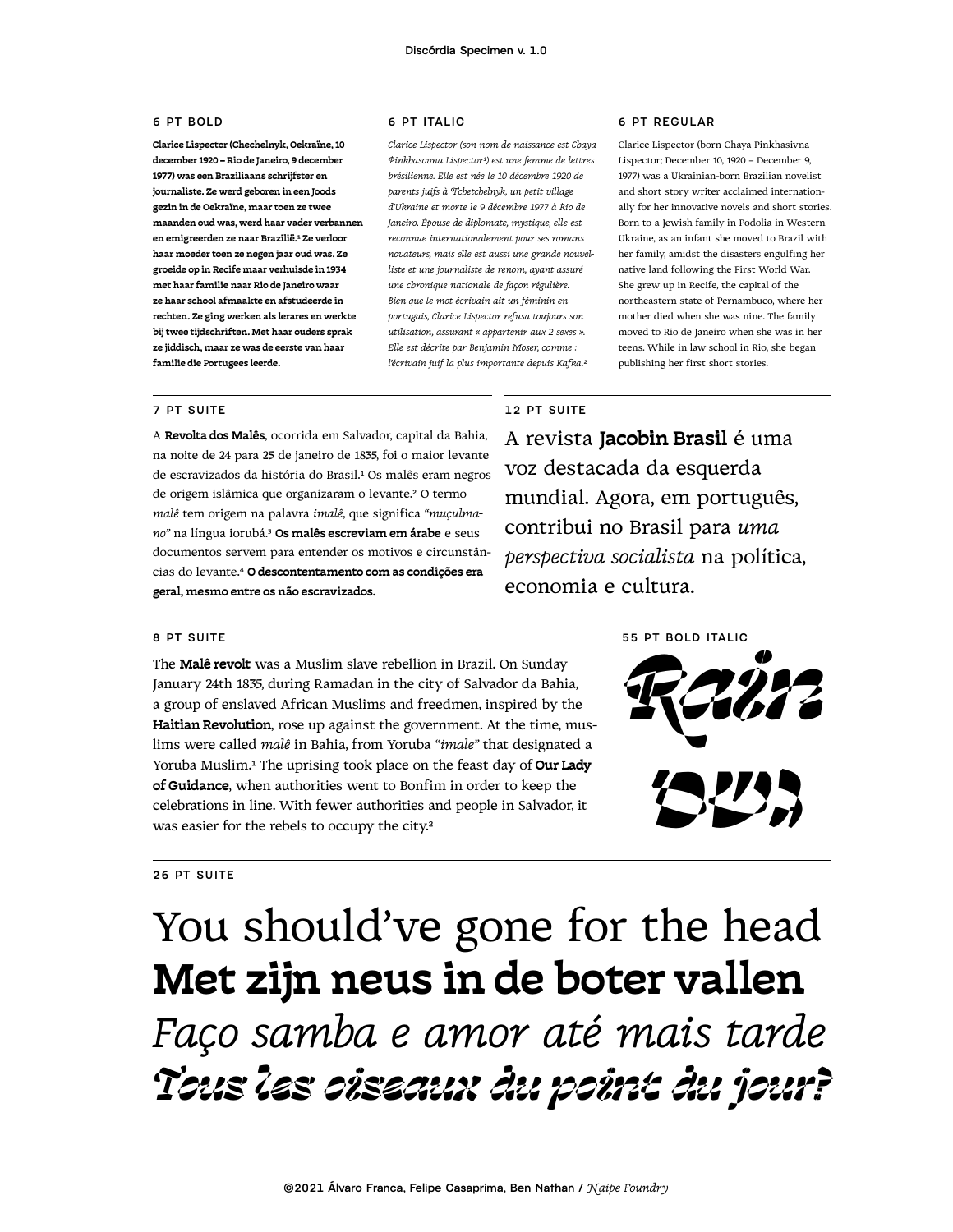### 6 PT REGULAR

דיסקורדיאניזם היא דת מודרנית שנוסדה ב־1958 או ב־1959 בארצות הברית. הדת נוסדה עם פרסום הטקסט הדתי העיקרי שלה, הפרינקיפיה דיסקורדיה מאת מלאקליפס הצעיר.

*בשנת 1958 נישא לסופרת אלן ריילי; לזוג נולדו ארבע* רבים מחזיקים בדיסקורדיאניזם יחד עם דת אחרת. דיסקורדיאניזם טוענת שאי־סדר הוא תכונה חשובה ורצויה לא פחות מסדר. בכך היא מבדילה את עצמה מרוב הדתות, המדגישות את החשיבות של הסדר וההרמוניה בעולם. רבים מחשיבים את הדת לפרודיה, ויש המזהים אותה כגרסה מערבית לזן בודהיזם. עם זאת, ישנם אנשים המזהים עצמם כדיסקורדיאניסטים, במידות שונות של רצינות. האלה אריס, השאולה מהמיתולוגיה היוונית, משמשת לדיסקורדיאניזם כאלה וכמקור חוכמה וידע. לפיכך נקראת הדת לפעמים אריסיאניזם.

### 6 PT BOLD 6 PT ITAL IC

*רוברט אנטון וילסון )באנגלית: Wilson Anton Robert; בינואר 11 - 1932 בינואר (2007 היה סופר, מחזאי, 18 עתידן ופסיכולוג אמריקני.*

*נולד בשם רוברט אדוארד וילסון, בברוקלין, ניו יורק. למד בבית ספר יסודי קתולי, ובתיכון "ברוקלין טק" המתמחה בלימוד מדעים מדויקים. המשיך ללימודי הנדסה ומתמטיקה באוניברסיטת ניו יורק, ועבד כנהג מונית. עבד כעוזר הנדסאי, איש מכירות, ובין השנים 1971–1965 שימש כעורך משנה במגזין פלייבוי. כתב בשעות הפנאי, והשתמש בשם משפחתה של אמו, וילסון, כשם עט. מאז כתב תחת השם רוברט אנטון וילסון. בנות. ב־1976 אחת מבנותיו הוכתה למוות על ידי שודדים, מוחה נשמר בהקפאה. אשתו נפטרה ב־.1999 בשנת 1979 השלים דוקטורט בפסיכולוגיה*

**רוברט אנטון וילסון )באנגלית: Wilson Anton Robert; בינואר 11 - 1932 בינואר (2007 היה סופר, מחזאי, 18 עתידן ופסיכולוג אמריקני. נולד בשם רוברט אדוארד וילסון, בברוקלין, ניו יורק. למד בבית ספר יסודי קתולי, ובתיכון "ברוקלין טק" המתמחה בלימוד מדעים מדויקים. המשיך ללימודי הנדסה ומתמטיקה באוניברסיטת ניו יורק, ועבד כנהג מונית. עבד כעוזר הנדסאי, איש מכירות, ובין השנים 1971–1965 שימש כעורך משנה במגזין פלייבוי. כתב בשעות הפנאי, והשתמש בשם משפחתה של אמו, וילסון, כשם עט. מאז כתב תחת השם רוברט אנטון וילסון. בשנת 1958 נישא לסופרת אלן ריילי; לזוג נולדו ארבע בנות. ב־1976 אחת מבנותיו הוכתה למוות על ידי שודדים, מוחה נשמר בהקפאה. אשתו נפטרה ב־.1999 בשנת 1979 השלים דוקטורט בפסיכולוגיה מאוניברסיטת**

## 7 PT SUITE 12 PT SUITE

האלות **הרה, אתנה ואפרודיטה** הוזמנו יחד עם שאר הר האולימפוס לחתונה המאולצת בין פלאוס ותטיס, אשר יהפכו בעתיד להוריו של אכילס, אך אריס *)אלת המריבות(* לא הוזמנה בגלל נטייתה ליצור מהומות.

בעקבות כך, **אריס** הגיעה למסיבה בהיחבא והטילה על שולחן תפוח עשוי זהב שהיה כתוב עליו *"ליפה מכולן"*, במטרה להסית את האלות להתחיל ויכוח בנוגע למי הכי ראויה. **פאריס האומלל**, נסיך טרויה, אשר אז עוד חי בהר אידה, מונה לבחור את היפה מכולן. כל אחת משלוש האלות הגדולות שהוזכרו קודם, ניסתה לשחד מיד את פאריס שיבחר בה. הרה הבטיחה כוח פוליטי ושליטה בכל אסיה, אתנה הבטיחה מיומנות קרב, חוכמה ויכולות של הלוחמים הגדולים ביותר**, ואפרודיטה הבטיחה לו את האישה היפה ביותר בעולם, הלנה, אשתו של מנלאוס מלך ספרטה.**

8 PT SUITE 55 PT BOLD ITALIC

26 PT SUITE





וילסון כתב 35 יצירות. הטרילוגיה שזכתה לפרסום הרב ביותר היא *"טרילוגיית אילומינטוס"* אותה כתב יחד עם הסופר רוברט שיה ואותה תיארו כ *"מעשיה לאנשים בעלי פרנויה"*. הסדרה מתארת תאוריית קשר מתמשכת משחר האנושות ומערבת ידע, דמיון ויצירתיות הנרקמים יחדיו בהפגנה של כתיבה וירטואוזית ומעוררת השראה.

בטרילוגיית *"ההדק הקוסמי"* בחן נושאים כעתידנות, זן בודהיזם, דיסקורדיאניזם, יוגה, הבונים החופשיים ועוד. הוא סקר את עבודותיהם של באקמינסטר פולר, טימותי לירי, גיאורג איבאנוביץ' גורדייף ועוד

ֹאִכָּר קָטִיּשׁ, שְׂעָרוֹ לָבָן, עוֹמֵד לְהִפְּרֵד. ְ ֹׂ**טן. ֶ ָד ק ָ ל י ֶ ַ ה, קד ל ֹנ א ש ׁ ב וּפו הוּ ָ ֶ ְ** *תִ ּי. כ ל ֹאִי וּל בו ר ל ִים, אֵין זֵכ ֵיק ָהרִים ר ְ ֶ ְ ְ ֶ ָן? ָל הֵיכ ב ׁש - א ָגֵ ֹד נ ִ ּפ ּמִים עו ְ ּ ַא ַח ַ ד היָ ב*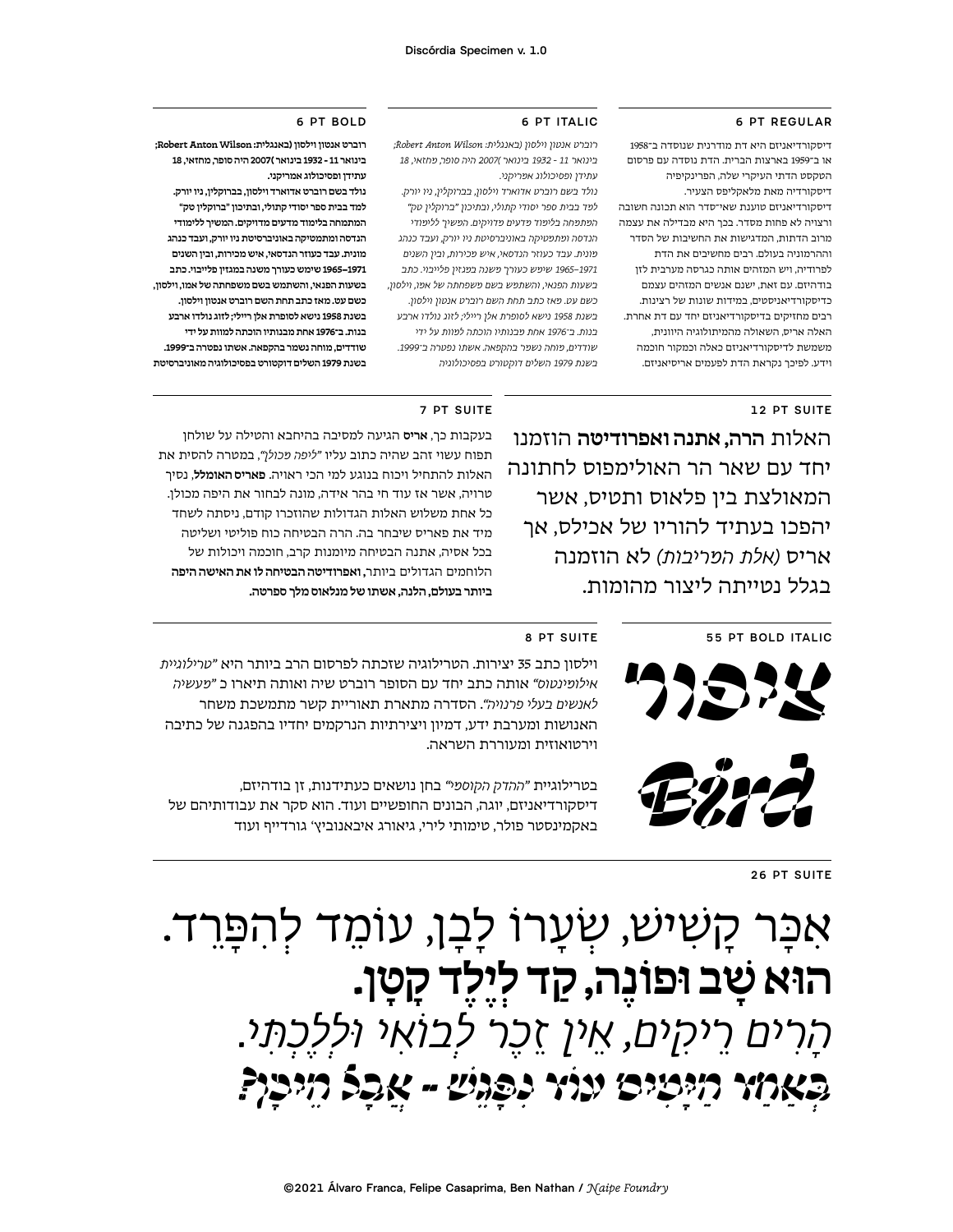## ABCDEFGHIJKLMN NOPQQRSTUVWXYZ **ÆŒØDBDƏ&** abcdefghijkklmnopr stuvwxyzæœøþßða מםלכ ריטחזוהדגבא תשרקצאפףעסנן

**LANGUAGE SUPPORT** 

ÀÁÂÃÄÅĀĂĄÁÆÆÇĆĈĊĎĐÈÉÊËĒĔĖĔ ĘĔĜĞĠĢĤĦÌÍĨĨĨĬĬĬĮIJĺĴĴĶĹĻĽĿŁŃÑŇŅ ŊŊŃŇŅŇŊŊŎÓŎŎŎŎŎŎQŒŒØØŔŖŘ ŚŜŠŞŞŤŦŢŢÙÚÛŨŨŬŮŰÜŲŴŴŴŴŶÝ ŶŶŸŸŹŽŻŽ

àáâãäåāăaåææçćĉċďdèéêëēĕěěĝğġģ ĥhìíîïīiiiiijííkkĺḷłŀľńñňnòóôõöōŏőọœø *ó*ŕŗřśŝšşşťŧţùúûũūŭůűüuẁẃẅẅŷỳŷỹ שׁשרקצפּףסנמלכרִיטזווּהדגּבאאאאַלאַעל **אתרםלכהדאתששש** 

PUNCTUATION AND SYMBOLS

012345678901234567891/2 1/4 3/4 1/8 3/8 3/8 7/8 0 1 2 3 4 5 6 7 8 9 0 1 2 3 4 5 6 7 8 9 @ & ! ; ? % %,;:.... \*\*\*\*,,, \*\*\* ^ ~ <> < \* \* \* \* » • ·( ) [ ] { } ( ) [ ] { }/ | ¦ \ † ‡ \_ - — —  $\uparrow$   $\uparrow$   $\uparrow$   $\uparrow$   $\downarrow$   $\downarrow$   $\downarrow$   $\uparrow$   $\uparrow$   $\uparrow$   $\uparrow$   $\uparrow$   $\uparrow$   $\uparrow$   $\uparrow$   $\uparrow$   $\uparrow$   $\uparrow$   $\uparrow$   $\uparrow$   $\uparrow$   $\uparrow$   $\uparrow$   $\uparrow$   $\uparrow$   $\uparrow$   $\uparrow$   $\uparrow$   $\uparrow$   $\uparrow$   $\uparrow$   $\uparrow$   $\uparrow$   $\uparrow$   $\uparrow$   $\uparrow$   $\uparrow$  $\circ$   $f$   $f$   $g$   $g$   $g$   $g$   $h$   $g$   $h$ <sup> $g$ </sup>  $h$ <sup> $g$ </sup>  $h$ <sup> $g$ </sup>  $f$   $g$   $g$   $h$ ㄱ ± × ÷ ≈ ≠ ≤ ≥ ≈ ∂ ∏ ∑ ◊ √ ∞ ſ ☞ ♥ ☜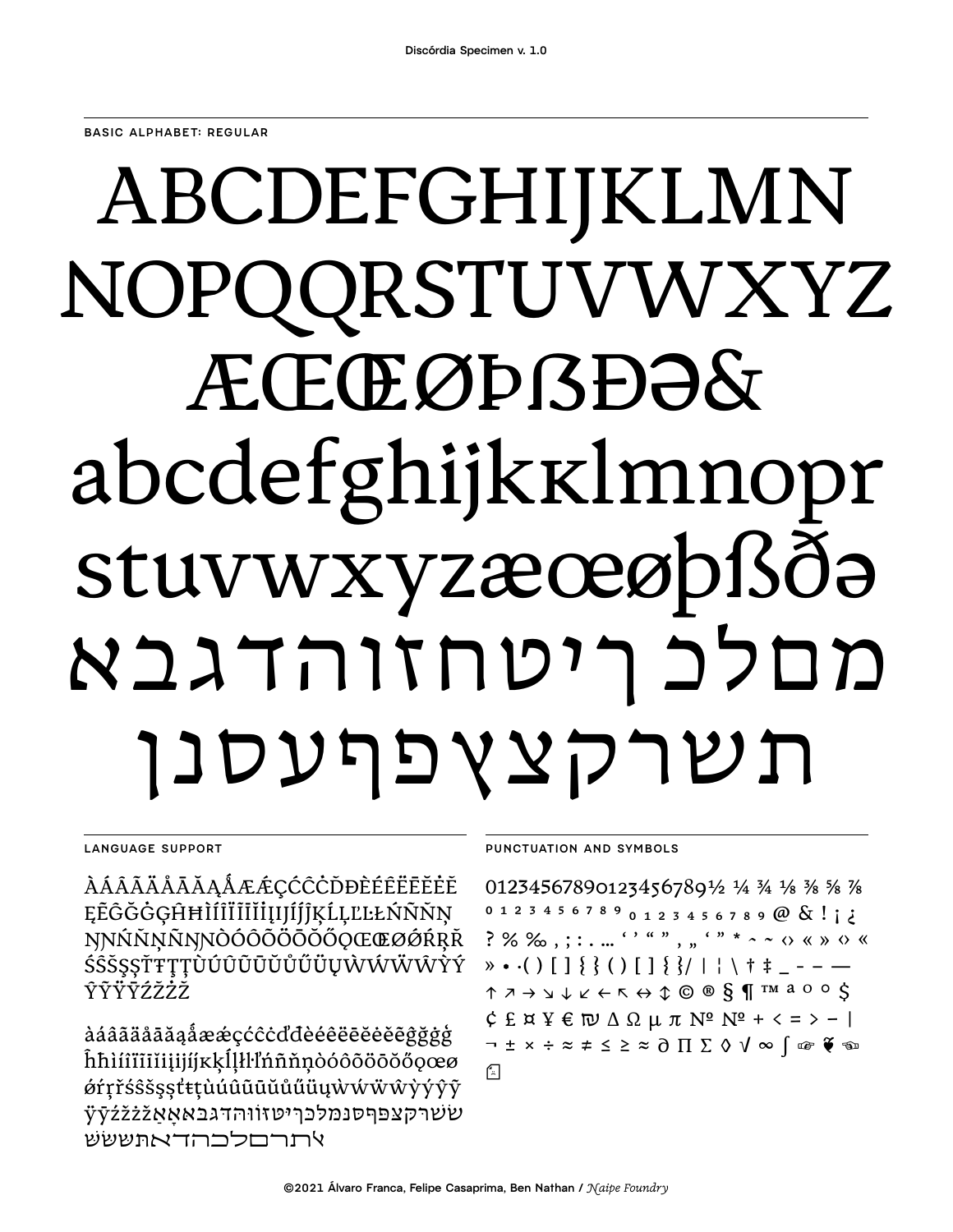# ABCDEFGHIJKLM NOPORSTUVWXYZ BECDØD28G® abcdefggbijkklmnop rstuvuxyzææøpßða fifffik22777177101755 תשרקצץפףעסנןפם

**LANGUAGE SUPPORT** 

*ÀÁÂÃÄÅĀĂĄÁÆÆÇĆĈĊĎĐ*ÈÉÊËĒĔĖĔĘĔĜ ĞĠĢĤĦÌÍÎĨĨĨĬĬĮIJĺĴĴĶĹĻĽĿŁŃÑŇŅŅŊÒÓÔ ÕÖŌŎŐQŒØÓŔŖŔŚŜŠŞŞŤŦŢŢÙÚŨŨŨŬŮŰÜ *UŴŴŴŴŶÝŶŶŸŸŹŽŻŽ* 

àáâãäåāăąåææçćĉċďđèéêëēĕėĕęẽĝğġģĝğ ġģĥbìíîïīīĭiįijijĵĸķĺḷŀŀľńñňṇòóôöööŏőọŗœ *øøŕŗřśŝšşştŧţţùúûũūŭůűüyũwwwŵ*ýý ששרקצפףסנפלכריטזווהדגבאאַאַאַל*בֿל*ענע אתששש

PUNCTUATION AND SYMBOLS

01234567890123456789½ ¼ ¾ ½ ¾ % % % 0 123456789<sub>0123456789</sub>@ $\delta$ ; ; ; ;  $\%$  $[$ ]{}()[]{}/||\tt\_--- ↑ > > > + <  $\leftarrow \ \kappa \ \Leftrightarrow \ \Uparrow \ \oslash \ \oslash \ \mathcal{G} \ \mathcal{I} \ \mathcal{I}^{m \ a \ o \ o \ \zeta \ \zeta \ \mathcal{E} \ \mathcal{B} \ \mathcal{Y} \ \mathcal{E} \ \mathcal{D} \ \Delta$  $\Omega \mu \pi \mathcal{N}^2 + \langle = \rangle - | - \pm \times \div \approx \pm \leq \geq \approx \partial$  $\Pi \Sigma \Diamond V \in \int \mathbb{G} \mathfrak{F}$  to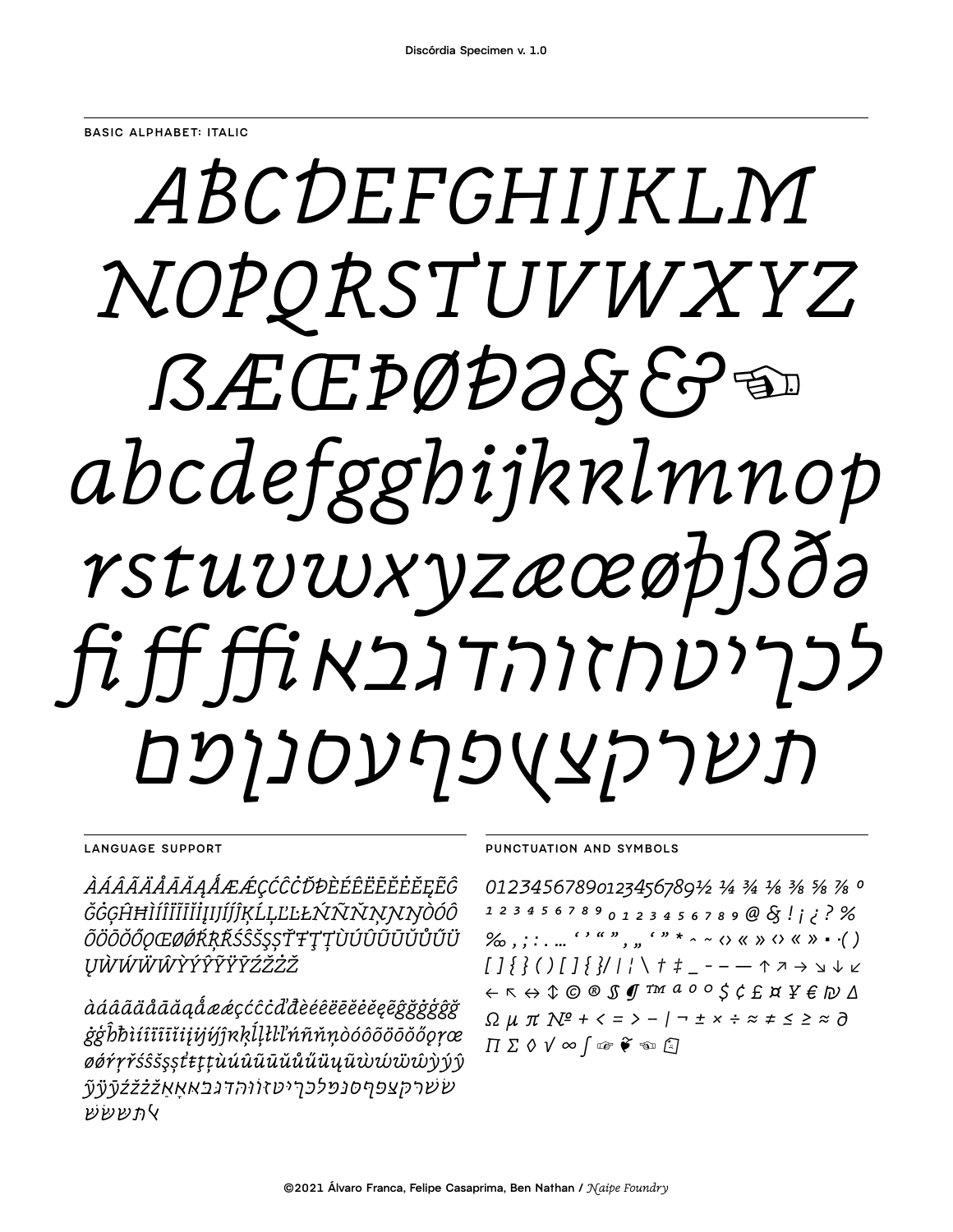$\triangle A \triangle B \triangle B \triangle F G 1 J K$ LOMNOPQRS T U D D D X V Z BCECP0D င်္က

**LANGUAGE SUPPORT** 

À Á Á Á Á H Á Á Á Á Á A A E É CÍC ĎĐÈÉÊËĒĔĚĚĔĘĒĜĞĠĢĤĦÌĺĺĨĨĬĬ İĮĹĴŔĹĹĹĿĿŃÑŇŅÒÓÔŎŎŌŎ ŐQŒØÓŔŖŘŚŜŠŞŞŤŦŢŢÛÚÛ Û Û Ú Ú Ú Ű Ú U Y V DA DÍ DA D D Q Q Q Q Q Q ええええ、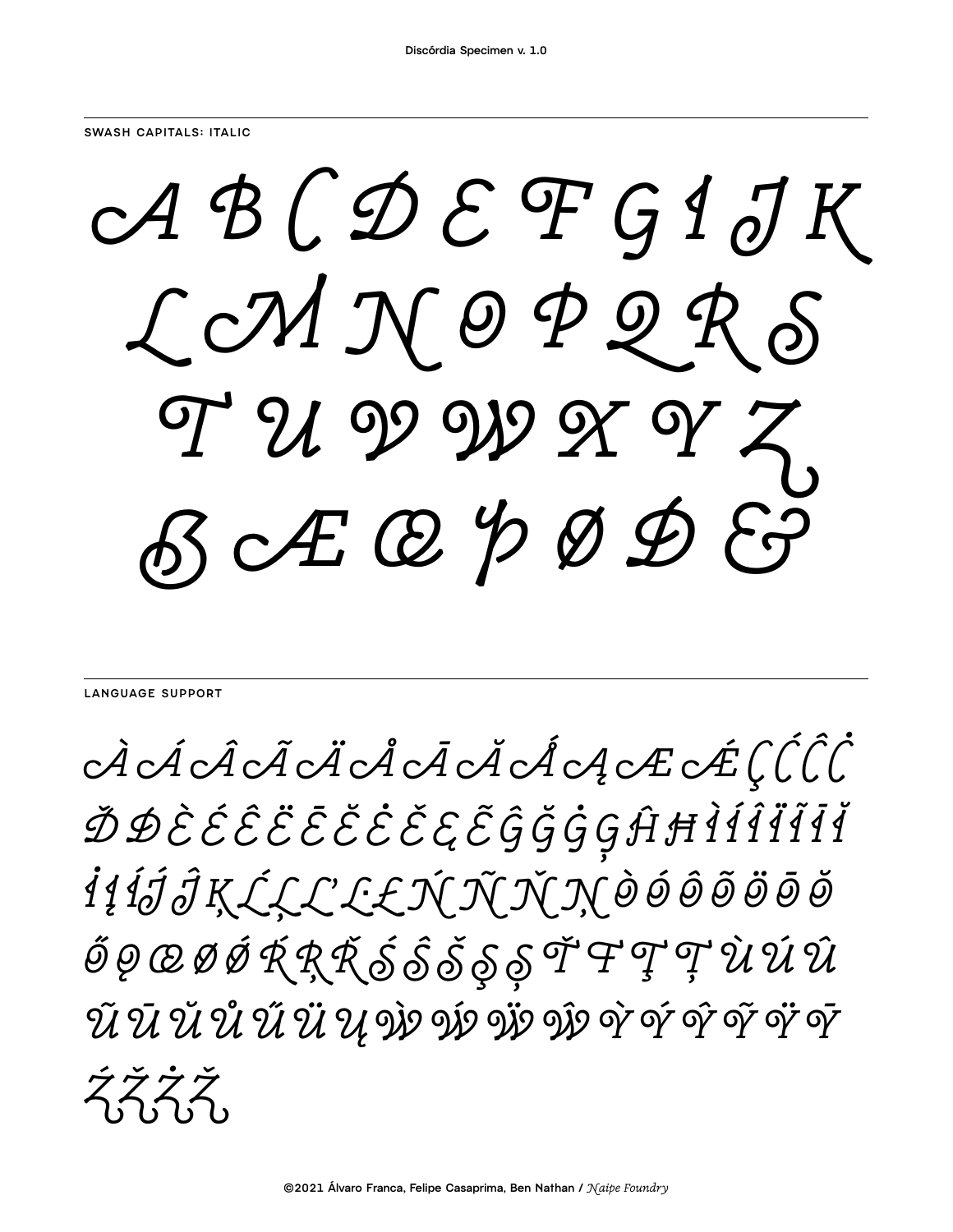# ABCDEFGHIJKLMN NOPQQRSTUVWXYZ **ÆŒŒØÞBÐƏ&** abcdefghijkklmnopr stuvwxyzæœøþßða סנומםלכריטחזוהדגבא תשרקצץפףע

**LANGUAGE SUPPORT** 

**ÀÁÂÃÄÅÅĂĄÁÆÆÇĆĈČĎĐÈÉÊËĒĔĖ** ĘĔĜĞĠĢĤĦÌÍĨĬĨĬĬĬĮIJÍĴĴĶĹĻĽĿŁŃÑŇŅŊ **NŃŇŅŇŊNÒÓÔÕŎŎŎŐQŒŒØØŔŖŘŚŜ** *ŠŞŞŤŦŢŢŨÚŨŨŨŨŬŮŰŨŲŴŴŴŴŶŶ* ŶŶŸŸŹŽŽŽ

àáâãäåāäaåææçćĉċďđèéêëēĕėěĝğġģ ĥħìíïïïïiijijíkkĺlłŀľńñňnòóôõöōŏőọœø *ó*ŕŗřśŝšşşťŧţùúûũūŭůűűüuẁẃẃŵỳýŷỹ **שׁשׂשרקצפּףסנמלכריטזווהדגבאאא£ל22**5 **אתרםלכהדאתשש** 

PUNCTUATION AND SYMBOLS

01234567890123456789½ ¼ ¾ ½ ¾ % % 0123456789 0123456789 @ & ! ; ; ? % %  $\frac{1}{2}$ , ; : . ...  $\frac{1}{2}$  ,  $\frac{1}{2}$  ,  $\frac{1}{2}$  ,  $\frac{1}{2}$  ,  $\frac{1}{2}$  ,  $\frac{1}{2}$  ,  $\frac{1}{2}$  ,  $\frac{1}{2}$  ,  $\frac{1}{2}$  ,  $\frac{1}{2}$  ,  $\frac{1}{2}$  ,  $\frac{1}{2}$  ,  $\frac{1}{2}$  ,  $\frac{1}{2}$  ,  $\frac{1}{2}$  ,  $\frac{1}{2}$  ,  $\frac{1}{2}$  $C \odot \odot S$ ¶  $T^M$  a  $\circ \circ \circ \circ C$   $E$  x  $Y \in \mathbb{D}$   $\Delta$   $\Omega$   $\mu$   $\pi$  $N^{\circ}$   $N^{\circ}$  + < = > - | - ± x ÷ z ≠ ≤ ≥ z ∂  $\Pi$   $\Sigma$   $\lozenge$ **√∞∫** ☞ ҿั ☜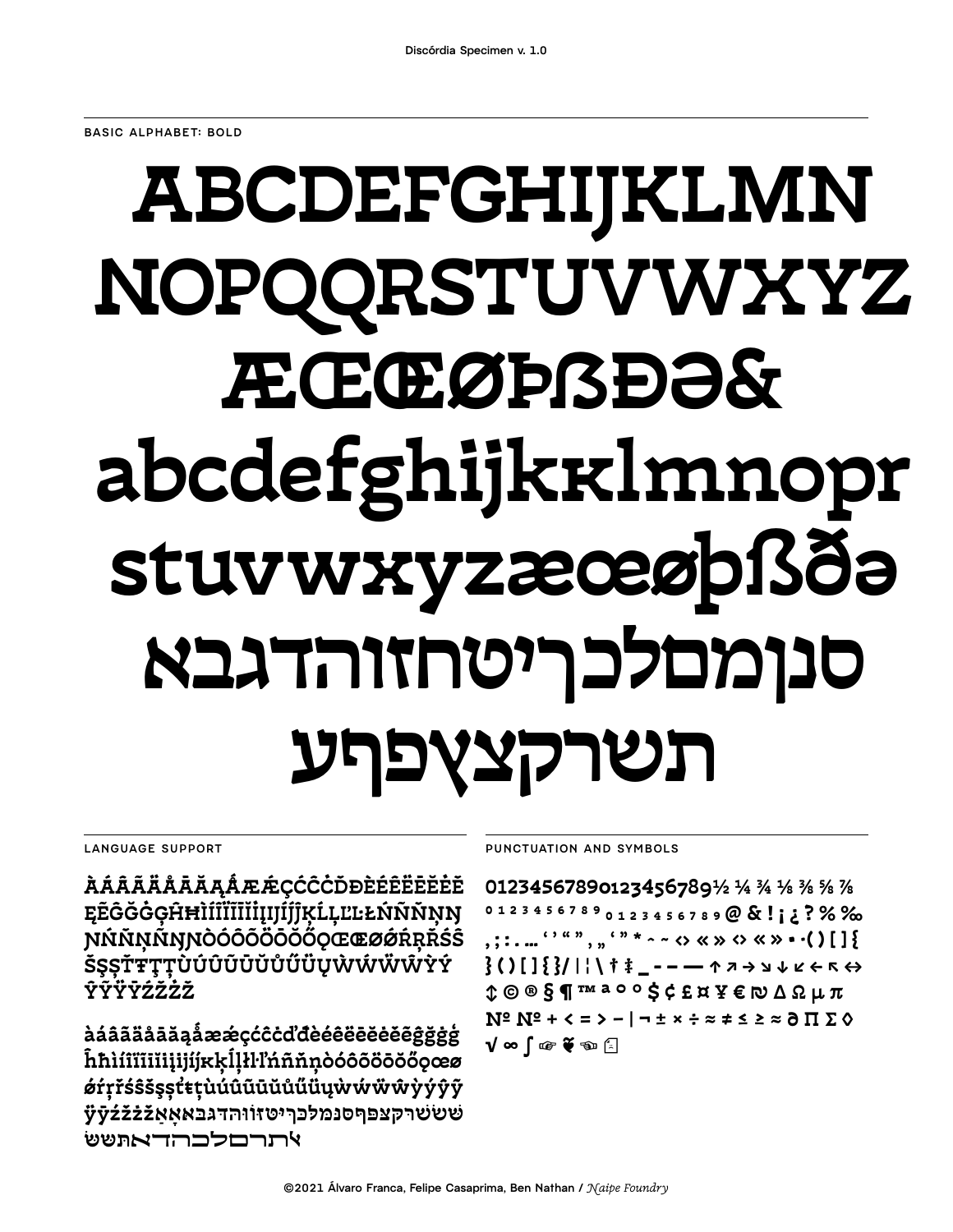# ABCDEFGHIJKLM NOPORSTUUWXYZ **BECP/DESS'D** abedefggbijknimm oprstudux yzacezh ほうまががあくいかいいい nuseuroune rupnun

**LANGUAGE SUPPORT** 

*ÀÁÂÃÄĂĂĂAÁÆÆÇĈĈČĐĐÈÉÊËĔĚĔEĔ* **ŜŠŠȘĤĦÌÍÎĨĨĨĬĬIJIJĨĴŖĹĻĽĿŁŃÑŇŅŅŊÒÔŌ** *ろろろろうGEØŹ*ŔŖŘŚŜŠŞŞŤŦŢŢÙÚŨŨŨŬŮŰ **ÜUŴŴŴŴŶŶŶŶŸŸŹŹŻŹ** 

àáâããåããágásé¢tttäèttettette *ĝĝĝĝĥhàillit (lilini) na kaĉiaŭri*na ĉe ĉi ĉ *ęroszárri śśś* ş ş c t g chú han han han ho bo bo bo iû\\^\^\`\`\ZZZXKKQJYN)`tB\*`7Z\$Z}O9QK`|? ულლლლურ

PUNCTUATION AND SYMBOLS

01234567890123456789½ ½ ¾ ½ ⅔ ½  $123455789$   $0123455789$   $\odot$   $\frac{1}{2}$   $\frac{5}{2}$  %  $\mathcal{Z}_{2}$ , ; : . ...  $\cdots$   $\cdots$ , , ,  $\cdots$  \* - ~  $\leftrightarrow$   $\&$   $\rightarrow$   $\leftrightarrow$   $\rightarrow$   $\cdots$   $\cdots$  $I\{J(J)I\{J/J\}\}$  $\kappa \Leftrightarrow \mathcal{D} \oplus \mathcal{D} \oplus \mathcal{D} \oplus \mathcal{D} \cong \mathcal{D} \oplus \mathcal{D} \oplus \mathcal{D} \oplus \mathcal{D} \oplus \mathcal{D} \oplus \mathcal{D} \oplus \mathcal{D} \oplus \mathcal{D} \oplus \mathcal{D} \oplus \mathcal{D} \oplus \mathcal{D} \oplus \mathcal{D} \oplus \mathcal{D} \oplus \mathcal{D} \oplus \mathcal{D} \oplus \mathcal{D} \oplus \mathcal{D} \oplus \mathcal{D} \oplus \mathcal{D} \oplus \mathcal{D$  $\pi$  N<sup>2</sup> + < = > - | ¬ ± × ÷ ≈ ≠ ≤ ≥ ≈ ∂  $\Pi$  ∑ ◇ √ ∞∫œро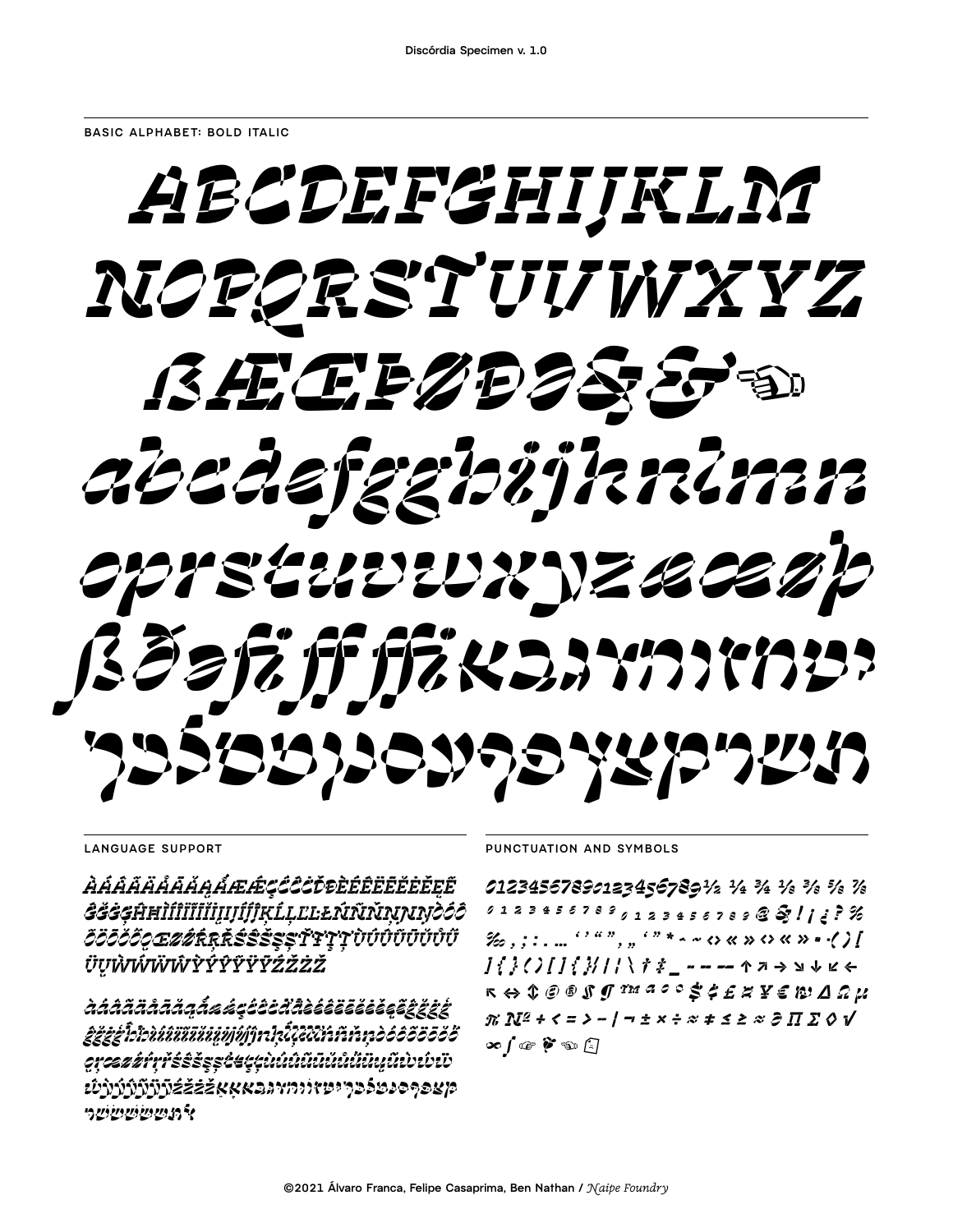CABCDETGIJK LOMNOPQRS  $\mathbf{T}$  21 op op of or  $\mathbf{Z}$ BCECPOE

### **LANGUAGE SUPPORT**

cÀ cÁ c cà cĂ cẢ cà cĂ cÁ cĄ cÆ cÉ ("ĈĈĈ ŎĐÈÉÊËËĚĚÊĚEËĞĞĞGHHÌÍÎÏĬĬ İĮŨĴĶĹĻĽĿŁŃÑŇŅÒĠŌÖŌŎŐQ *足のも*を免えぎぎぎざるず ヂ ヂ ヂ な む む む む ざ ઈ. ઇ. ઇ. ટાૂ એ> એ> એ> એ> જે જે જે જે જે જે ટ્રંટ્રેટ્રેટ્રે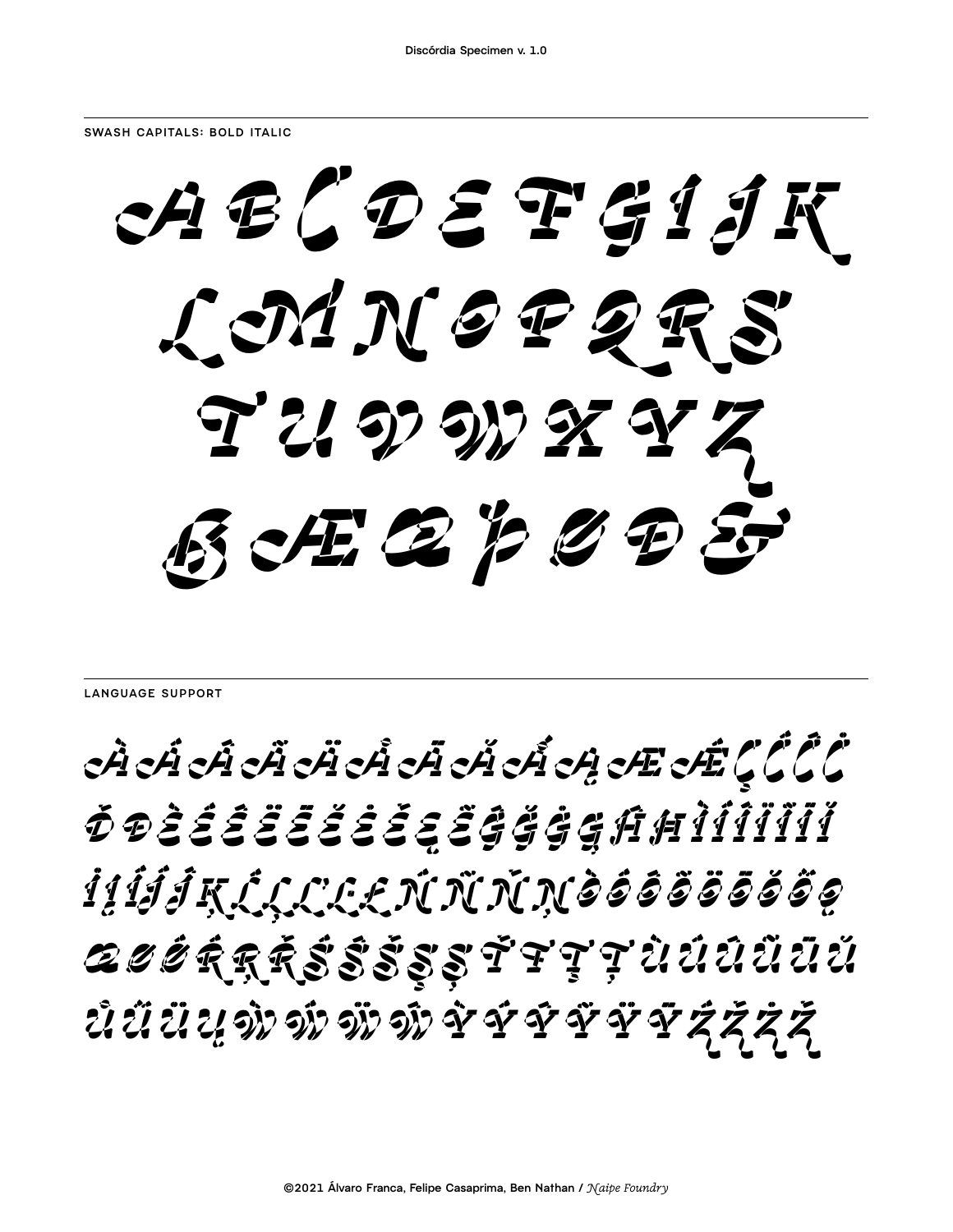